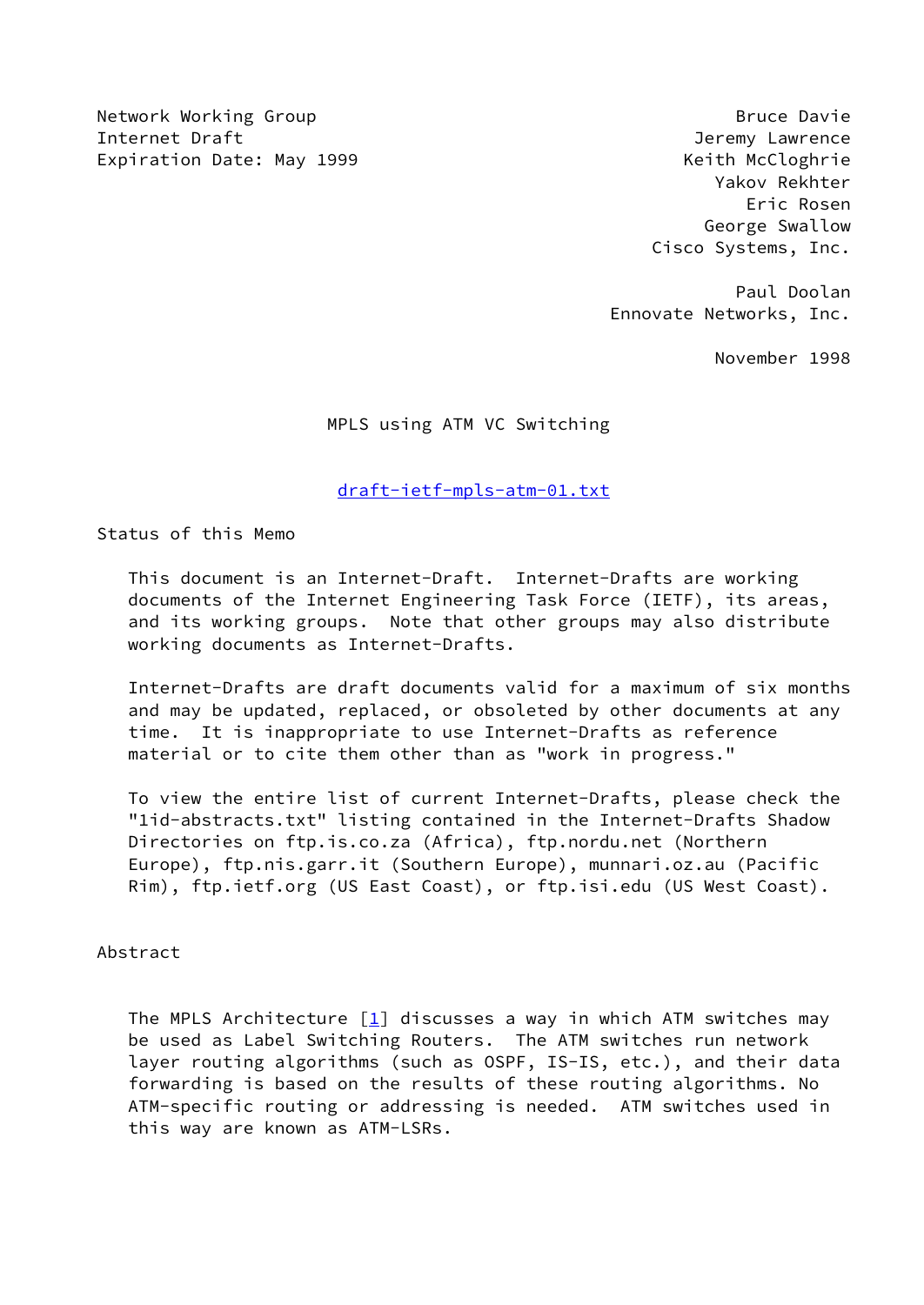# Internet Draft [draft-ietf-mpls-atm-01.txt](https://datatracker.ietf.org/doc/pdf/draft-ietf-mpls-atm-01.txt) November 1998

 This document extends and clarifies the relevant portions of [\[1\]](#page-19-0) and [\[2](#page-19-1)] by specifying in more detail the procedures which to be used when distributing labels to or from ATM-LSRs, when those labels represent Forwarding Equivalence Classes (FECs, see  $[1]$  $[1]$ ) for which the routes are determined on a hop-by-hop basis by network layer routing algorithms.

 This document also specifies the MPLS encapsulation to be used when sending labeled packets to or from ATM-LSRs, and in that respect is a companion document to  $[3]$  $[3]$ .

## Contents

| $\overline{\mathbf{1}}$ |                                                    | $\overline{3}$  |
|-------------------------|----------------------------------------------------|-----------------|
| $\overline{2}$          | Specification of Requirements                      | $\overline{4}$  |
| $\overline{3}$          | Definitions                                        | $\overline{4}$  |
| $\overline{4}$          | Special Characteristics of ATM Switches            | $\overline{5}$  |
| $\overline{5}$          | Label Switching Control Component for ATM          |                 |
| $\overline{6}$          | Hybrid Switches (Ships in the Night)               | $rac{5}{6}$     |
| $\overline{1}$          |                                                    | $\frac{6}{7}$   |
| 7.1                     |                                                    |                 |
| 7.2                     | Connections via an ATM VP                          | $\overline{1}$  |
| 7.3                     | Connections via an ATM SVC                         | $\underline{8}$ |
| $\underline{8}$         | Label Distribution and Maintenance Procedures      | $\underline{8}$ |
| 8.1                     |                                                    | $\underline{8}$ |
| 8.2                     | Conventional ATM Switches (non-VC-merge)           | $\frac{9}{2}$   |
| 8.3                     | VC-merge-capable ATM Switches                      | 12              |
| 9                       |                                                    | 13              |
| 10                      |                                                    | 14              |
| 11                      | Optional Loop Detection: Distributing Path Vectors | 15              |
| 11.1                    | When to Send Path Vectors Downstream               | 15              |
| 11.2                    | When to Send Path Vectors Upstream                 | 16              |
| 12                      | Security Considerations                            | 17              |
| 13                      | Intellectual Property Considerations               | 17              |
| 14                      |                                                    | 18              |
| 15                      |                                                    | 18              |
| 16                      |                                                    | 18              |
|                         |                                                    |                 |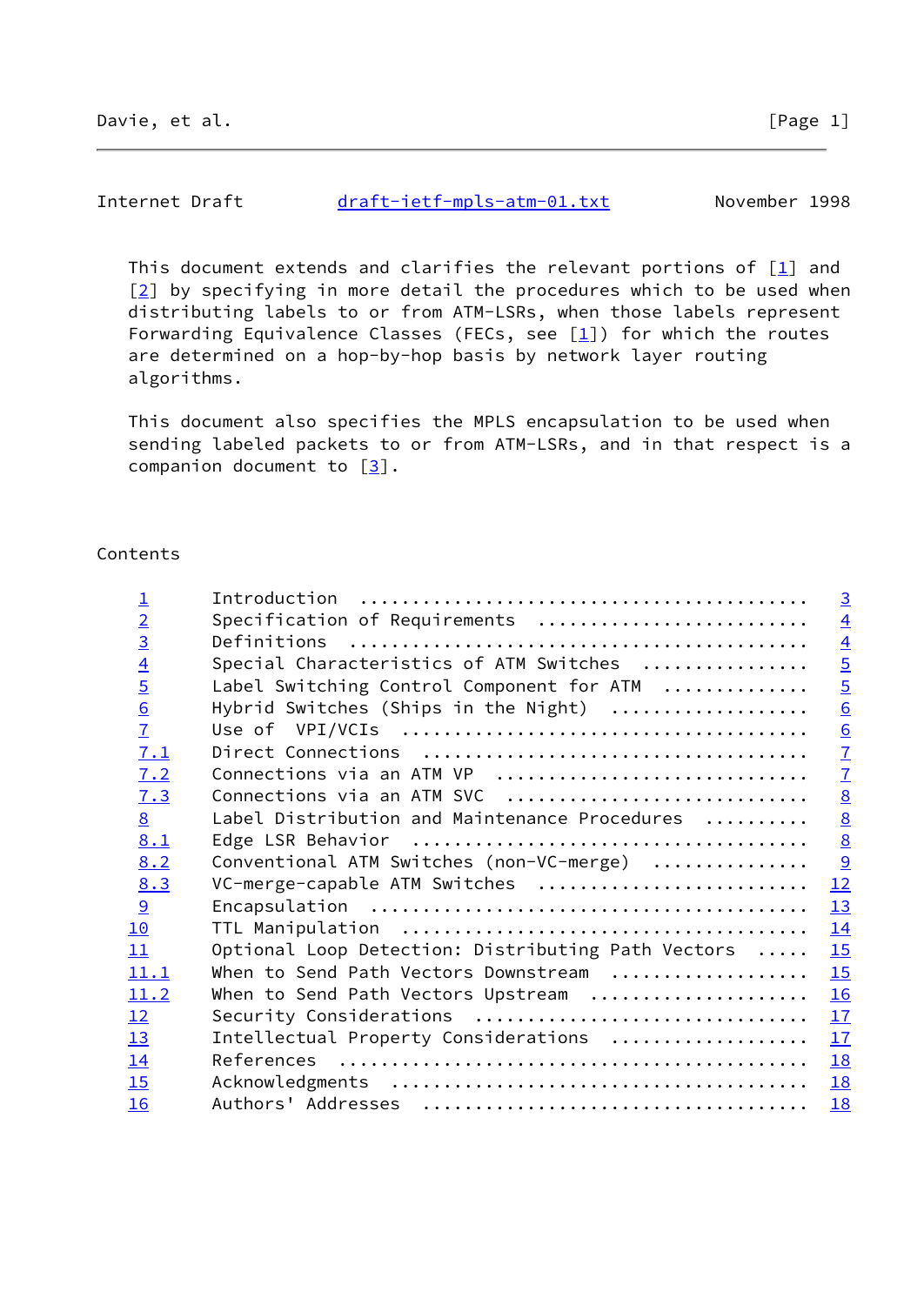Davie, et al. [Page 2]

<span id="page-2-1"></span>Internet Draft [draft-ietf-mpls-atm-01.txt](https://datatracker.ietf.org/doc/pdf/draft-ietf-mpls-atm-01.txt) November 1998

#### <span id="page-2-0"></span>[1](#page-2-0). Introduction

The MPLS Architecture  $[1]$  $[1]$  discusses the way in which ATM switches may be used as Label Switching Routers. The ATM switches run network layer routing algorithms (such as OSPF, IS-IS, etc.), and their data forwarding is based on the results of these routing algorithms. No ATM-specific routing or addressing is needed. ATM switches used in this way are known as ATM-LSRs.

This document extends and clarifies the relevant portions of  $\boxed{1}$  and  $[2]$  $[2]$  by specifying in more detail the procedures which are to be used for distributing labels to or from ATM-LSRs, when those labels represent Forwarding Equivalence Classes (FECs, see  $[1]$  $[1]$ ) for which the routes are determined on a hop-by-hop basis by network layer routing algorithms. The label distribution technique described here is referred to in [[1\]](#page-19-0) as "downstream-on-demand". This label distribution technique MUST be used by ATM-LSRs that are not capable of "VC merge" (defined in [section 3\)](#page-3-2), and is OPTIONAL for ATM-LSRs that are capable of VC merge.

 This document does NOT specify the label distribution techniques to be used in the following cases:

- the routes are explicitly chosen before label distribution begins, instead of being chosen on a hop-by-hop basis as label distribution proceeds,
- the routes are intended to diverge in any way from the routes chosen by the conventional hop-by-hop routing at any time,
- the labels represent FECs that consist of multicast packets,
- the LSRs use "VP merge".

 Further statements made in this document about ATM-LSR label distribution do not necessarily apply in these cases.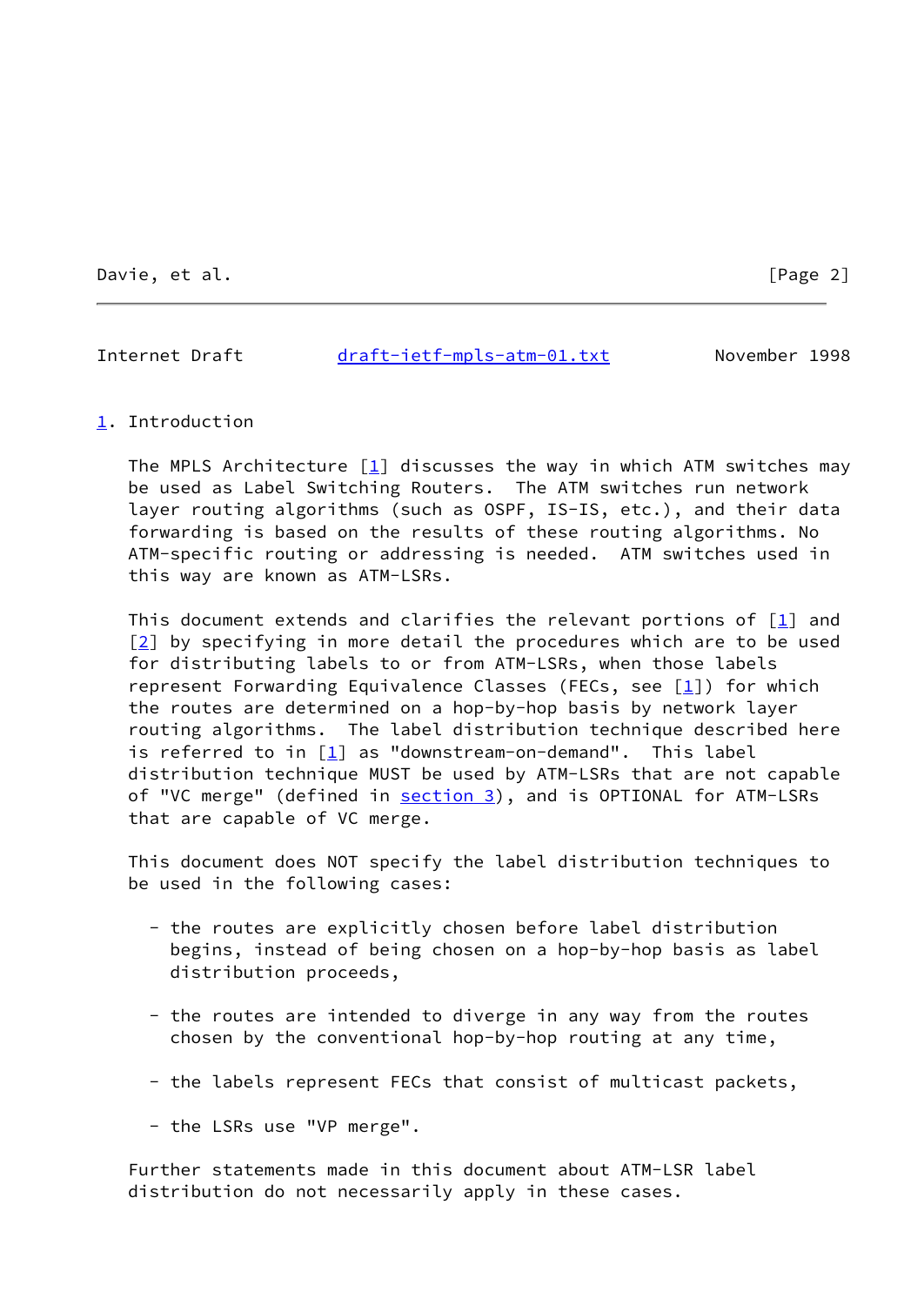This document also specifies the MPLS encapsulation to be used when sending labeled packets to or from ATM-LSRs, and in that respect is a companion document to  $[3]$  $[3]$ . The specified encapsulation is to be used for multicast or explicitly routed labeled packets as well.

This document uses terminology from  $\lceil 1 \rceil$ .

Davie, et al. [Page 3]

<span id="page-3-1"></span>Internet Draft [draft-ietf-mpls-atm-01.txt](https://datatracker.ietf.org/doc/pdf/draft-ietf-mpls-atm-01.txt) November 1998

<span id="page-3-0"></span>[2](#page-3-0). Specification of Requirements

 The key words "MUST", "MUST NOT", "REQUIRED", "SHALL", "SHALL NOT", "SHOULD", "SHOULD NOT", "RECOMMENDED", "MAY", and "OPTIONAL" in this document are to be interpreted as described in [RFC 2119](https://datatracker.ietf.org/doc/pdf/rfc2119) [\[3](#page-19-2)].

### <span id="page-3-2"></span>[3](#page-3-2). Definitions

 A Label Switching Router (LSR) is a device which implements the label switching control and forwarding components described in  $[\underline{1}]$ .

 A label switching controlled ATM (LC-ATM) interface is an ATM interface controlled by the label switching control component. When a packet traversing such an interface is received, it is treated as a labeled packet. The packet's top label is inferred either from the contents of the VCI field or the combined contents of the VPI and VCI fields. Any two LDP peers which are connected via an LC-ATM interface will use LDP negotiations to determine which of these cases is applicable to that interface.

 An ATM-LSR is a LSR with a number of LC-ATM interfaces which forwards cells between these interfaces using labels carried in the VCI or VPI/VCI field.

 A frame-based LSR is a LSR which forwards complete frames between its interfaces. Note that such a LSR may have zero, one or more LC-ATM interfaces.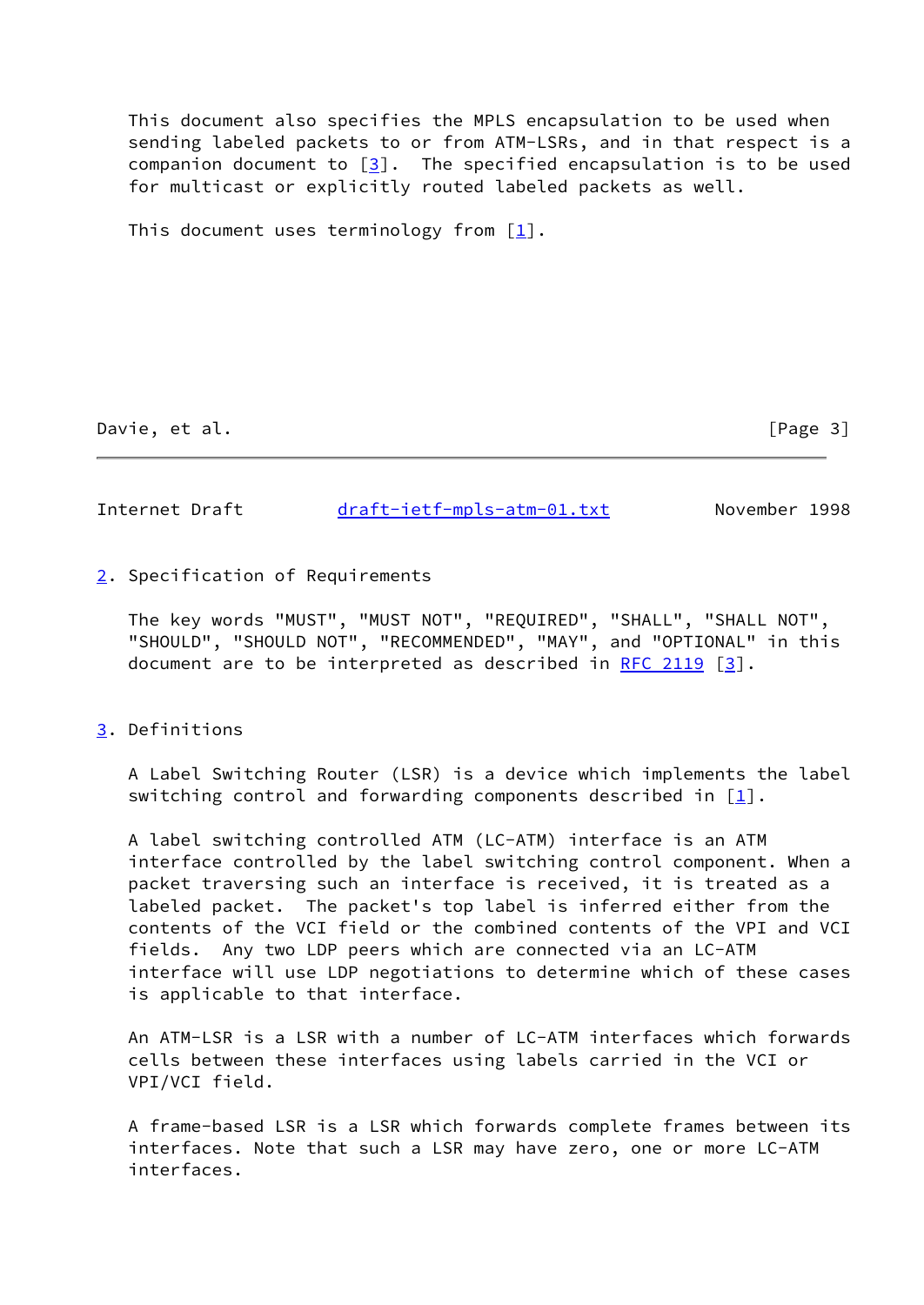Sometimes a single box may behave as an ATM-LSR with respect to certain pairs of interfaces, but may behave as a frame-based LSR with respect to other pairs. For example, an ATM switch with an ethernet interface may function as an ATM-LSR when forwarding cells between its LC-ATM interfaces, but may function as a frame-based LSR when forwarding frames from its ethernet to one of its LC-ATM interfaces. In such cases, one can consider the two functions (ATM-LSR and frame-based LSR) as being coresident in a single box.

 It is intended that an LC-ATM interface be used to connect two ATM- LSRs, or to connect an ATM-LSR to a frame-based LSR. The use of an LC-ATM interface to connect two frame-based LSRs is not considered in this document.

 An ATM-LSR domain is a set of ATM-LSRs which are mutually interconnected by LC-ATM interfaces.

 The Edge Set of an ATM-LSR domain is the set of frame-based LSRs which are connected to members of the domain by LC-ATM interfaces. A

Davie, et al. [Page 4]

<span id="page-4-1"></span>Internet Draft [draft-ietf-mpls-atm-01.txt](https://datatracker.ietf.org/doc/pdf/draft-ietf-mpls-atm-01.txt) November 1998

 frame-based LSR which is a member of an Edge Set of an ATM-LSR domain may be called an Edge LSR.

 VC-merge is the process by which a switch receives cells on several incoming VCIs and transmits them on a single outgoing VCI without causing the cells of different AAL5 PDUs to become interleaved.

<span id="page-4-0"></span>[4](#page-4-0). Special Characteristics of ATM Switches

 While the MPLS architecture permits considerable flexibility in LSR implementation, an ATM-LSR is constrained by the capabilities of the (possibly pre-existing) hardware and the restrictions on such matters as cell format imposed by ATM standards. Because of these constraints, some special procedures are required for ATM-LSRs.

 Some of the key features of ATM switches that affect their behavior as LSRs are:

 - the label swapping function is performed on fields (the VCI and/or VPI) in the cell header; this dictates the size and placement of the label(s) in a packet.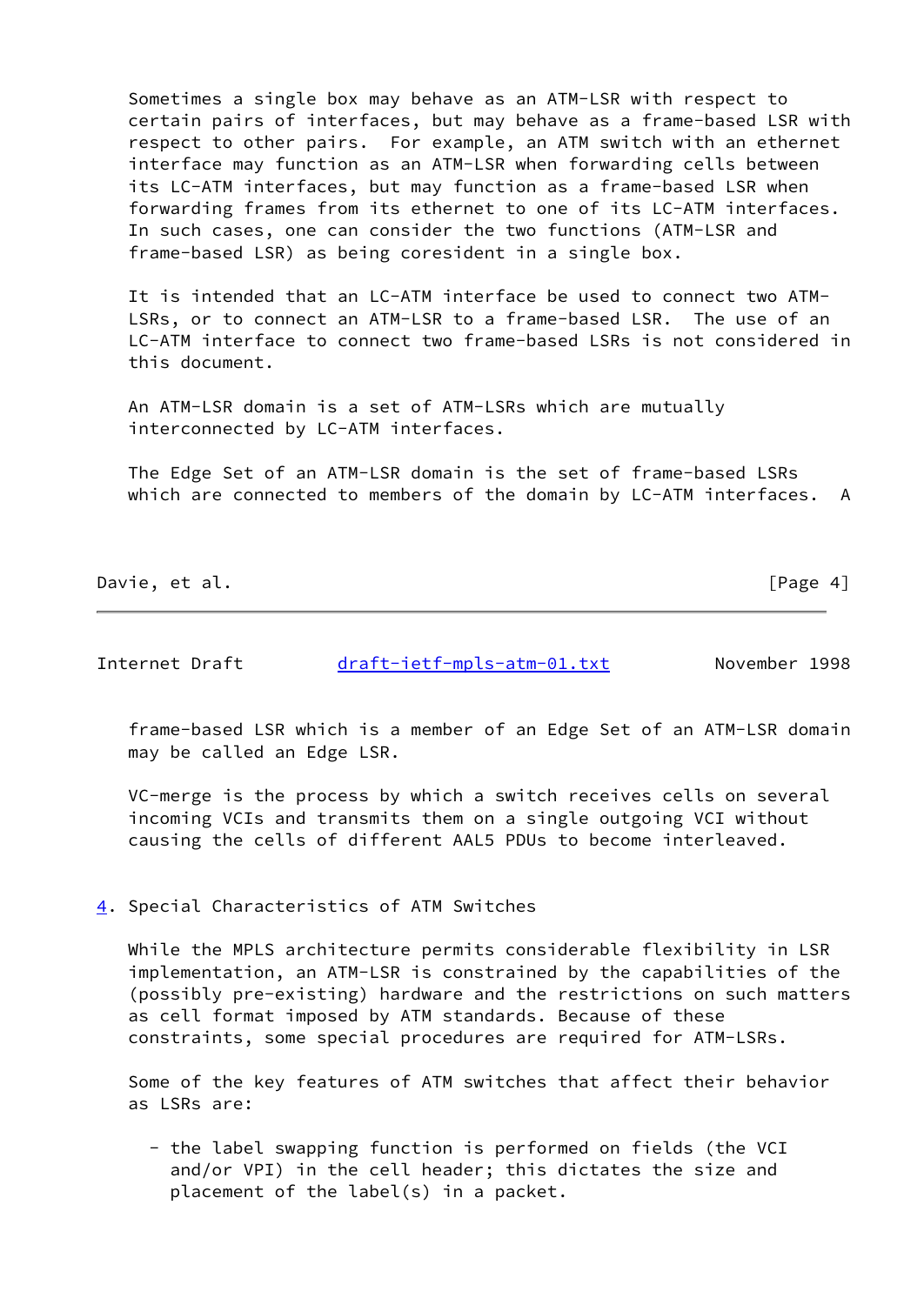- multipoint-to-point and multipoint-to-multipoint VCs are generally not supported. This means that most switches cannot support 'VC-merge' as defined above.
- there is generally no capability to perform a 'TTL-decrement' function as is performed on IP headers in routers.

 This document describes ways of applying label switching to ATM switches which work within these constraints.

#### <span id="page-5-0"></span>[5](#page-5-0). Label Switching Control Component for ATM

 To support label switching an ATM switch MUST implement the control component of label switching. This consists primarily of label allocation, distribution, and maintenance procedures. Label binding information is communicated by several mechanisms, notably the Label Distribution Protocol (LDP)  $[2]$  $[2]$ . This document imposes certain requirements on the LDP.

 This document considers only the case where the label switching control component uses information learned directly from network layer routing protocols. It is presupposed that the switch participates as a peer in these protocols (e.g., OSPF, IS-IS).

## Davie, et al. [Page 5]

<span id="page-5-2"></span>Internet Draft [draft-ietf-mpls-atm-01.txt](https://datatracker.ietf.org/doc/pdf/draft-ietf-mpls-atm-01.txt) November 1998

 In some cases, LSRs make use of other protocols (e.g. RSVP, PIM, BGP) to distribute label bindings. In these cases, an ATM-LSR would need to participate in these protocols. However, these are not explicitly considered in this document.

 Support of label switching on an ATM switch does NOT require the switch to support the ATM control component defined by the ITU and ATM Forum (e.g., UNI, PNNI). An ATM-LSR may OPTIONALLY respond to OAM cells.

<span id="page-5-1"></span>[6](#page-5-1). Hybrid Switches (Ships in the Night)

 The existence of the label switching control component on an ATM switch does not preclude the ability to support the ATM control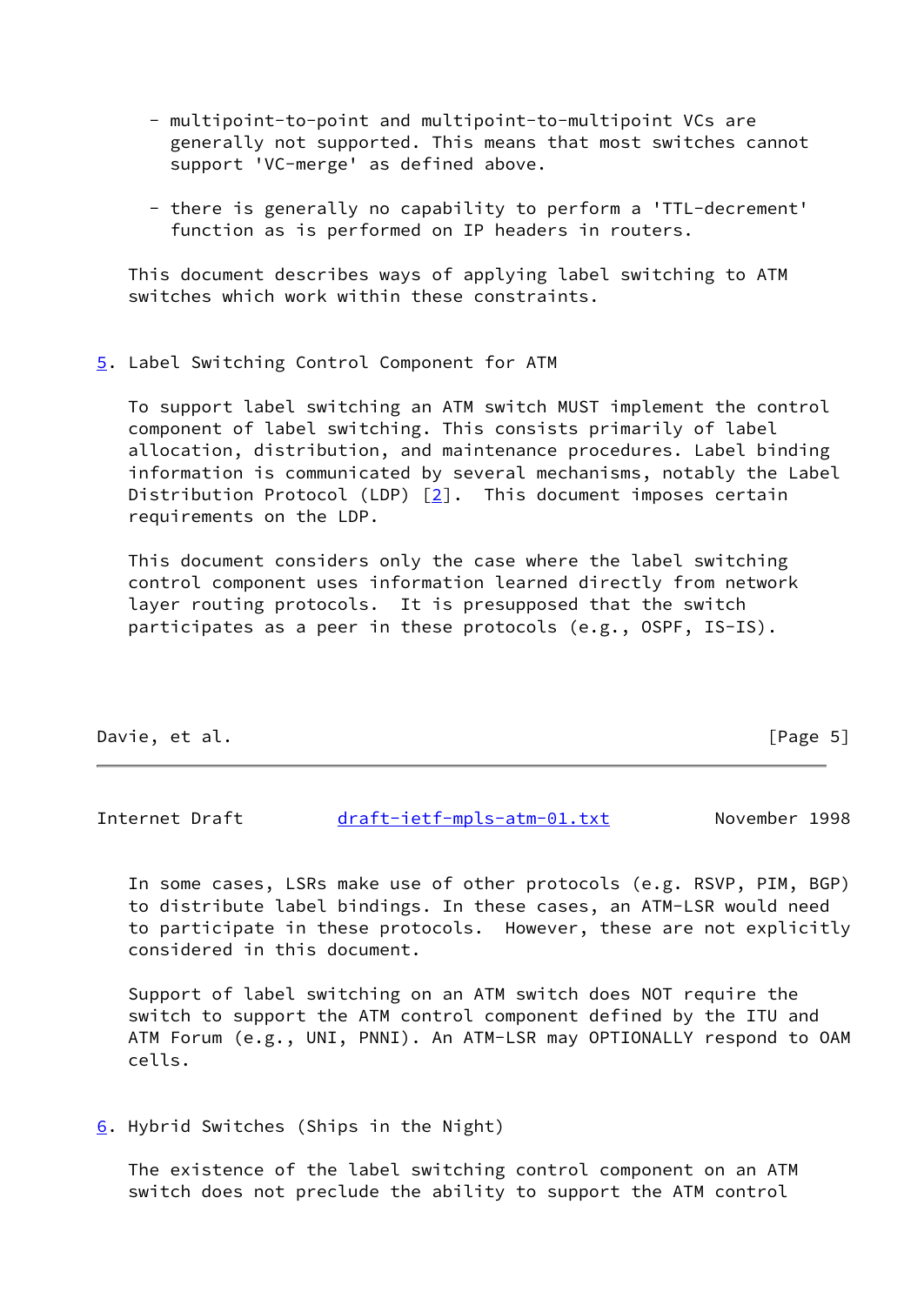component defined by the ITU and ATM Forum on the same switch and the same interfaces. The two control components, label switching and the ITU/ATM Forum defined, would operate independently.

 Definition of how such a device operates is beyond the scope of this document. However, only a small amount of information needs to be consistent between the two control components, such as the portions of the VPI/VCI space which are available to each component.

### <span id="page-6-0"></span>[7](#page-6-0). Use of VPI/VCIs

 Label switching is accomplished by associating labels with Forwarding Equivalence Classes, and using the label value to forward packets, including determining the value of any replacement label. See  $[1]$  $[1]$  for further details. In an ATM-LSR, the label is carried in the VPI/VCI field, or, when two ATM-LSRs are connected via an ATM "Virtual Path", in the VCI field. In addition, if two LDP peers are connected via an LC-ATM interface, a non-MPLS connection, capable of carrying unlabelled IP packets, MUST be available. This non-MPLS connection is used to carry LDP packets between the two peers, and MAY also be used (but is not required to be used) for other unlabeled packets (such as OSPF packets, etc.). The LLC/SNAP encapsulation of [RFC 1483](https://datatracker.ietf.org/doc/pdf/rfc1483) [\[5\]](#page-19-7) MUST be used on the non-MPLS connection.

 It SHOULD be possible to configure an LC-ATM interface with additional VPI/VCIs that are used to carry control information or non-labelled packets. In that case, the VCI values MUST be in the 0-32 range. These may use either the null encapsulation, as defined in Section [5.1 of RFC 1483](https://datatracker.ietf.org/doc/pdf/rfc1483#section-5.1) [[5\]](#page-19-7), or the LLC/SNAP encapsulation, as defined in  $Section 4.1$  of RFC 1483  $[5]$  $[5]$ .

Davie, et al. [Page 6]

<span id="page-6-2"></span>

Internet Draft [draft-ietf-mpls-atm-01.txt](https://datatracker.ietf.org/doc/pdf/draft-ietf-mpls-atm-01.txt) November 1998

<span id="page-6-1"></span>[7.1](#page-6-1). Direct Connections

We say that two LSRs are "directly connected" over an LC-ATM interface if all cells transmitted out that interface by one LSR will reach the other, and there are no ATM switches between the two LSRs.

 When two LSRs are directly connected via an LC-ATM interface, they jointly control the allocation of VPIs/VCIs on the interface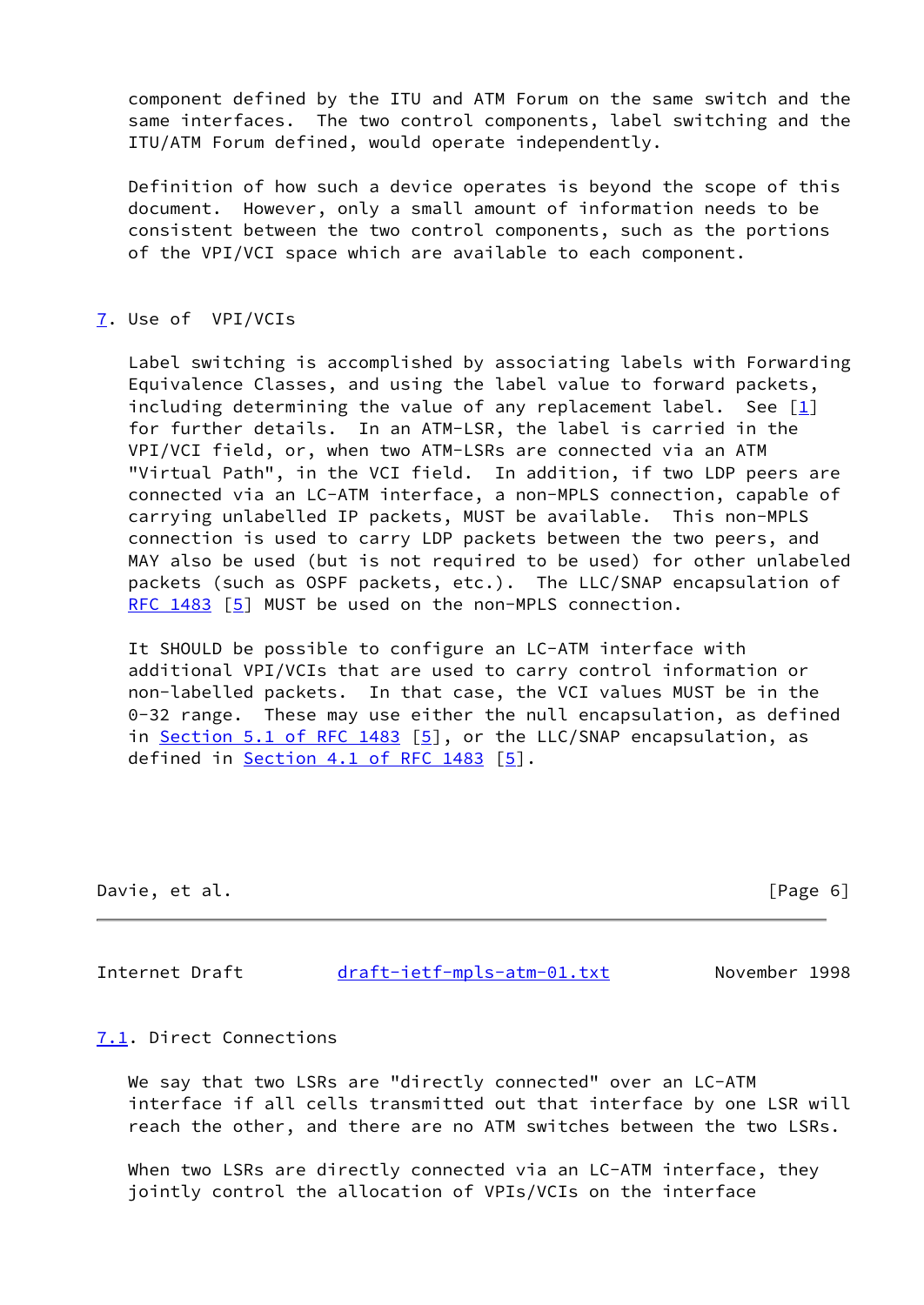connecting them. They may agree to use the VPI/VCI field to encode a single label.

 The default VPI/VCI value for the non-MPLS connection is VPI 0, VCI 32. Other values can be configured, as long as both parties are aware of the configured value.

 A VPI/VCI value whose VCI part is in the range 0-32 inclusive MUST NOT be used as the encoding of a label.

 With the exception of these reserved values, the VPI/VCI values used in the two directions of the link MAY be treated as independent spaces.

The allowable ranges of VCIs are communicated through LDP.

<span id="page-7-0"></span>[7.2](#page-7-0). Connections via an ATM VP

 Sometimes it can be useful to treat two LSRs as adjacent (in some LSP) across an LC-ATM interface, even though the connection between them is made through an ATM "cloud" via an ATM Virtual Path. In this case, the VPI field is not available to MPLS, and the label MUST be encoded entirely within the VCI field.

 In this case, the default VCI value of the non-MPLS connection between the LSRs is 32. The VPI is set to whatever is required to make use of the Virtual Path.

 A VPI/VCI value whose VCI part is in the range 0-32 inclusive MUST NOT be used as the encoding of a label.

 With the exception of these reserved values, the VPI/VCI values used in the two directions of the link MAY be treated as independent spaces.

 The allowable ranges of VPI/VCIs are communicated through LDP. If more than one VPI is used for label switching, the allowable range of VCIs may be different for each VPI, and each range is communicated through LDP.

Davie, et al. [Page 7]

<span id="page-7-2"></span>Internet Draft [draft-ietf-mpls-atm-01.txt](https://datatracker.ietf.org/doc/pdf/draft-ietf-mpls-atm-01.txt) November 1998

<span id="page-7-1"></span>[7.3](#page-7-1). Connections via an ATM SVC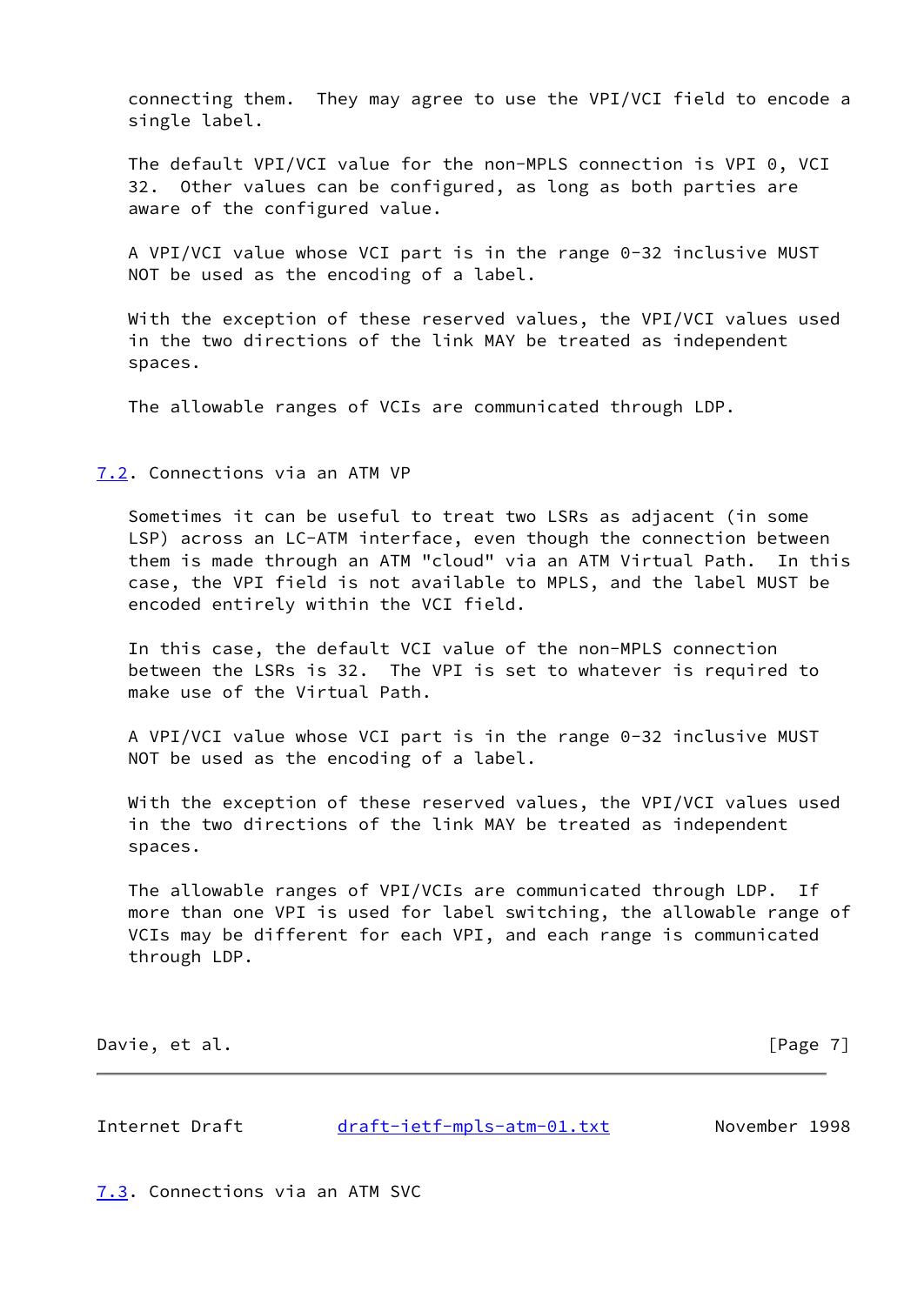Sometimes it may be useful to treat two LSRs as adjacent (in some LSP) across an LC-ATM interface, even though the connection between them is made through an ATM "cloud" via a set of ATM Switched Virtual Circuits. In this case, the procedures described in  $[4]$  MUST be used to assign a VCID to each such VC, and LDP is used to bind a VCID to a FEC. The top label of a received packet is then inferred (via a one-to-one mapping) from the virtual circuit on which the packet arrived.

 In this case, there is no default VPI or VCI value for the non-MPLS connection.

## <span id="page-8-0"></span>[8](#page-8-0). Label Distribution and Maintenance Procedures

 This document discusses the use of "downstream-on-demand" label distribution (see  $\lceil 1 \rceil$ ) by ATM-LSRs. These label distribution procedures MUST be used by ATM-LSRs that do not support VC-merge, and MAY also be used by ATM-LSRs that do support VC-merge. The procedures differ somewhat in the two cases, however. We therefore describe the two scenarios in turn. We begin by describing the behavior of members of the Edge Set of an ATM-LSR domain; these "Edge LSRs" are not themselves ATM-LSRs, and their behavior is the same whether the domain contains VC-merge capable LSRs or not.

# <span id="page-8-1"></span>[8.1](#page-8-1). Edge LSR Behavior

Consider a member of the Edge Set of an ATM-LSR domain. Assume that, as a result of its routing calculations, it selects an ATM-LSR as the next hop of a certain FEC, and that the next hop is reachable via a LC-ATM interface. The Edge LSR uses LDP to request a label binding for that FEC from the next hop. The hop count field in the request is set to 1. Once the Edge LSR receives the label binding information, it may use MPLS forwarding procedures to transmit packets in the specified FEC, using the specified label as an outgoing label. (Or using the VPI/VCI that corresponds to the specified VCID as the outgoing label, if VCIDs are being used.)

 The binding received by the edge LSR may contain a hop count, which represents the number of hops a packet will take to cross the ATM-LSR domain when using this label. If there is a hop count associated with the binding, the ATM-LSR SHOULD adjust a data packet's TTL by this amount before transmitting the packet. In any event, it MUST adjust a data packet's TTL by at least one before transmitting it. The procedures for doing so (in the case of IP packets) are specified in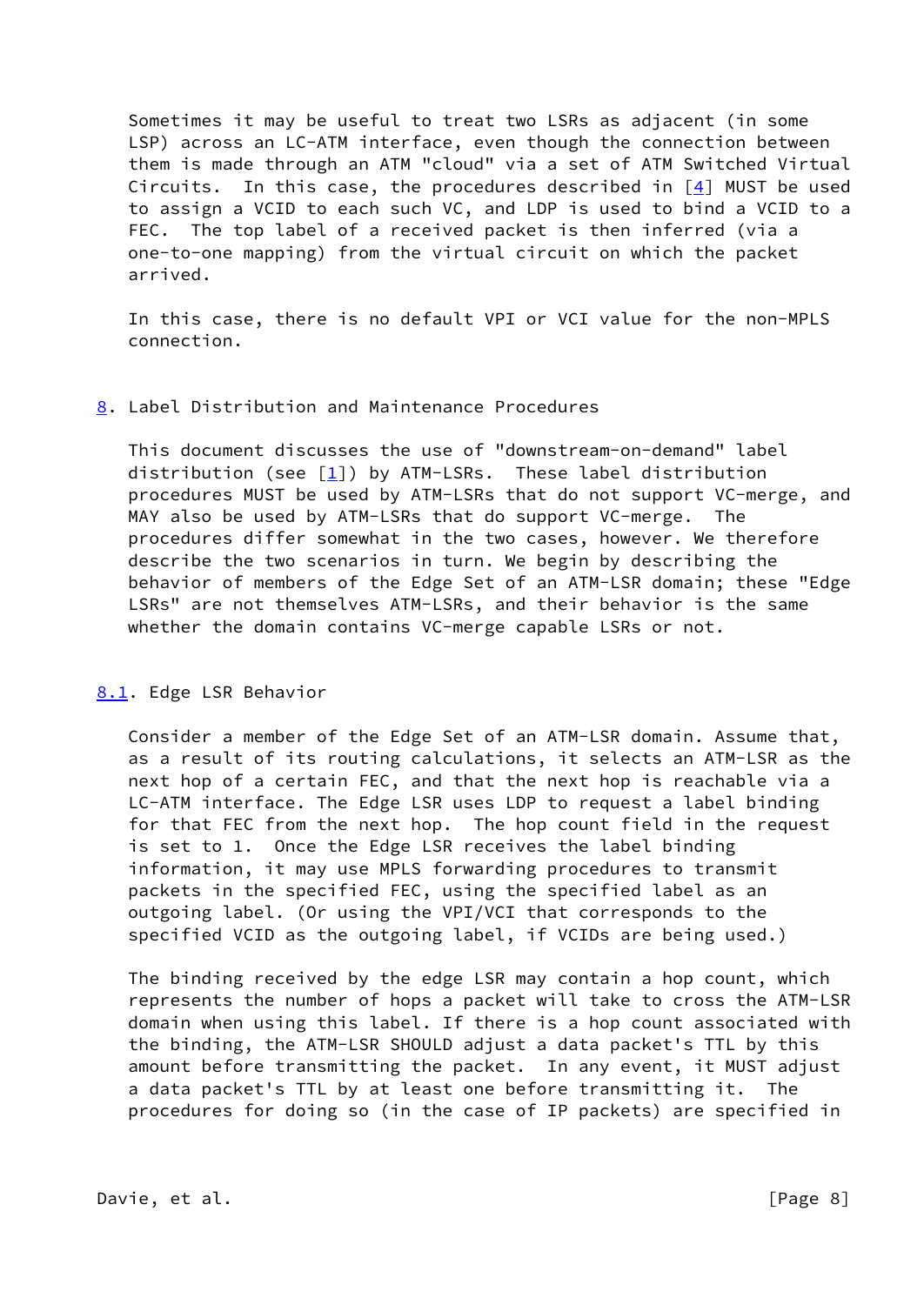<span id="page-9-1"></span>Internet Draft [draft-ietf-mpls-atm-01.txt](https://datatracker.ietf.org/doc/pdf/draft-ietf-mpls-atm-01.txt) November 1998

[section 10](#page-15-0). The procedures for encapsulating the packets are specified in [section 9](#page-13-0).

When a member of the Edge Set of the ATM-LSR domain receives a label binding request from an ATM-LSR, it allocates a label, and returns (via LDP) a binding containing the allocated label back to the peer that originated the request. It sets the hop count in the binding to 1.

 When a routing calculation causes an Edge LSR to change the next hop for a particular FEC, and the former next hop was in the ATM-LSR domain, the Edge LSR SHOULD notify the former next hop (via LDP) that the label binding associated with the FEC is no longer needed.

<span id="page-9-0"></span>[8.2](#page-9-0). Conventional ATM Switches (non-VC-merge)

 When an ATM-LSR receives (via LDP) a label binding request for a certain FEC from a peer connected to the ATM-LSR over a LC-ATM interface, the ATM-LSR takes the following actions:

- it allocates a label,
- it requests (via LDP) a label binding from the next hop for that FEC;
- it returns (via LDP) a binding containing the allocated incoming label back to the peer that originated the request.

 For purposes of this procedure, we define a maximum hop count value MAXHOP. MAXHOP has a default value of 255, but may be configured to a different value.

 The hop count field in the request that the ATM-LSR sends (to the next hop LSR) MUST be set to one more than the hop count field in the request that it received from the upstream LSR. If the resulting hop count exceeds MAXHOP, the request MUST NOT be sent to the next hop, and the ATM-LSR MUST notify the upstream neighbor that its binding request cannot be satisfied.

 Otherwise, once the ATM-LSR receives the binding from the next hop, it begins using that label.

 The ATM-LSR MAY choose to wait for the request to be satisfied from downstream before returning the binding upstream. This is a form of "ordered control" (as defined in  $[1]$  and  $[2]$ ), in particular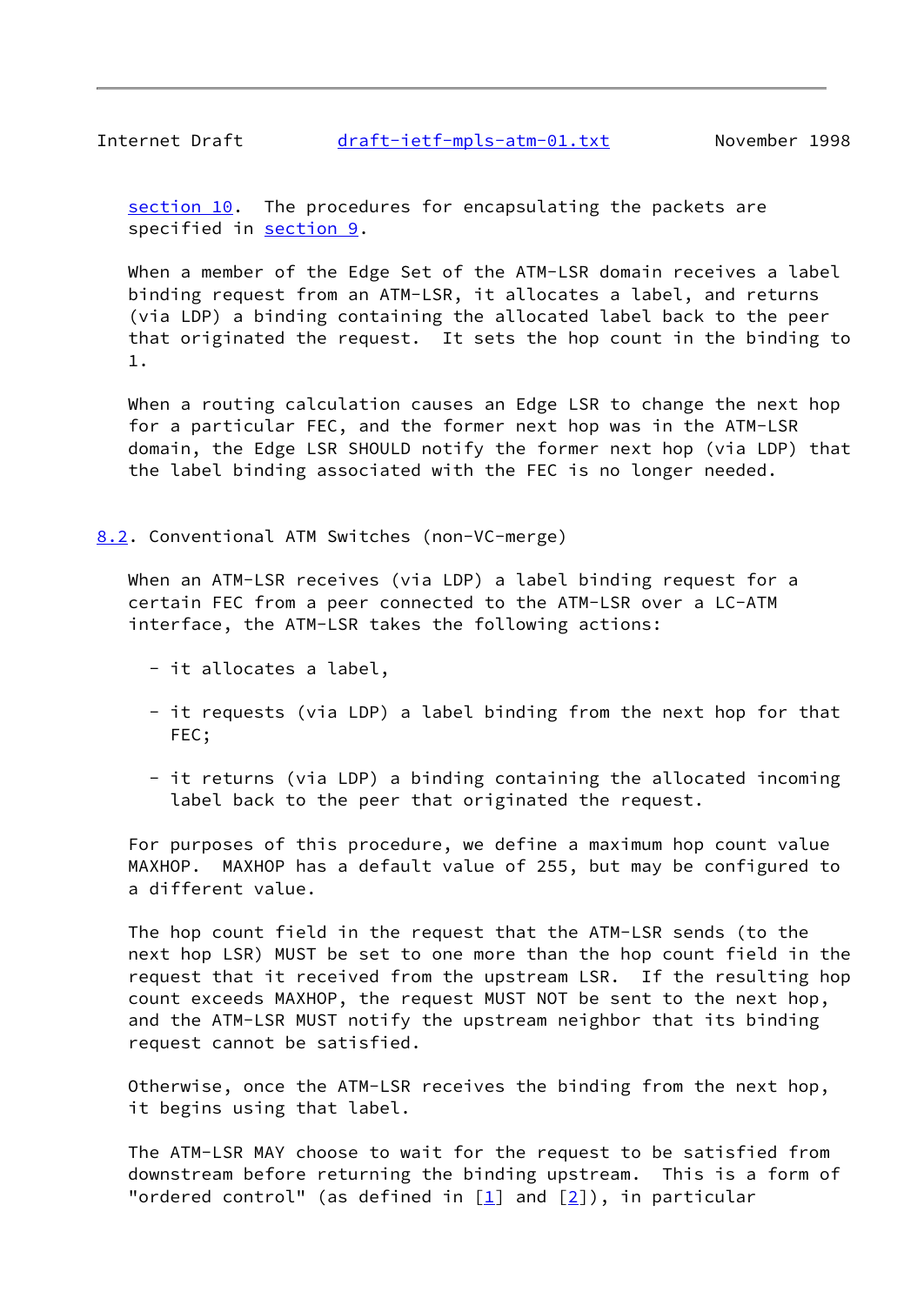"ingress-initiated ordered control". In this case, as long as the ATM-LSR receives from downstream a hop count which is greater than 0

Davie, et al. [Page 9]

Internet Draft [draft-ietf-mpls-atm-01.txt](https://datatracker.ietf.org/doc/pdf/draft-ietf-mpls-atm-01.txt) November 1998

 and less than MAXHOP, it MUST increment the hop count it receives from downstream and MUST include the result in the binding it returns upstream. However, if the hop count exceeds MAXHOP, a label binding MUST NOT be passed upstream. Rather, the upstream LDP peer MUST be informed that the requested label binding cannot be satisfied. If the hop count received from downstream is 0, the hop count passed upstream should also be 0; this indicates that the actual hop count is unknown.

 Alternatively, the ATM-LSR MAY return the binding upstream without waiting for a binding from downstream ("independent" control, as defined in  $\boxed{1}$  and  $\boxed{2}$ ). In this case, it specifies a hop count of 0 in the binding, indicating that the true hop count is unknown. The correct value for hop count will be returned later, as described below.

 Note that an ATM-LSR, or a member of the edge set of an ATM-LSR domain, may receive multiple binding requests for the same FEC from the same ATM-LSR. It MUST generate a new binding for each request (assuming adequate resources to do so), and retain any existing binding(s). For each request received, an ATM-LSR MUST also generate a new binding request toward the next hop for the FEC.

 When a routing calculation causes an ATM-LSR to change the next hop for a FEC, the ATM-LSR MUST notify the former next hop (via LDP) that the label binding associated with the FEC is no longer needed.

When a LSR receives a notification that a particular label binding is no longer needed, the LSR MAY deallocate the label associated with the binding, and destroy the binding. In the case where an ATM-LSR receives such notification and destroys the binding, it MUST notify the next hop for the FEC that the label binding is no longer needed. If a LSR does not destroy the binding, it may re-use the binding only if it receives a request for the same FEC with the same hop count as the request that originally caused the binding to be created.

 When a route changes, the label bindings are re-established from the point where the route diverges from the previous route. LSRs upstream of that point are (with one exception, noted below)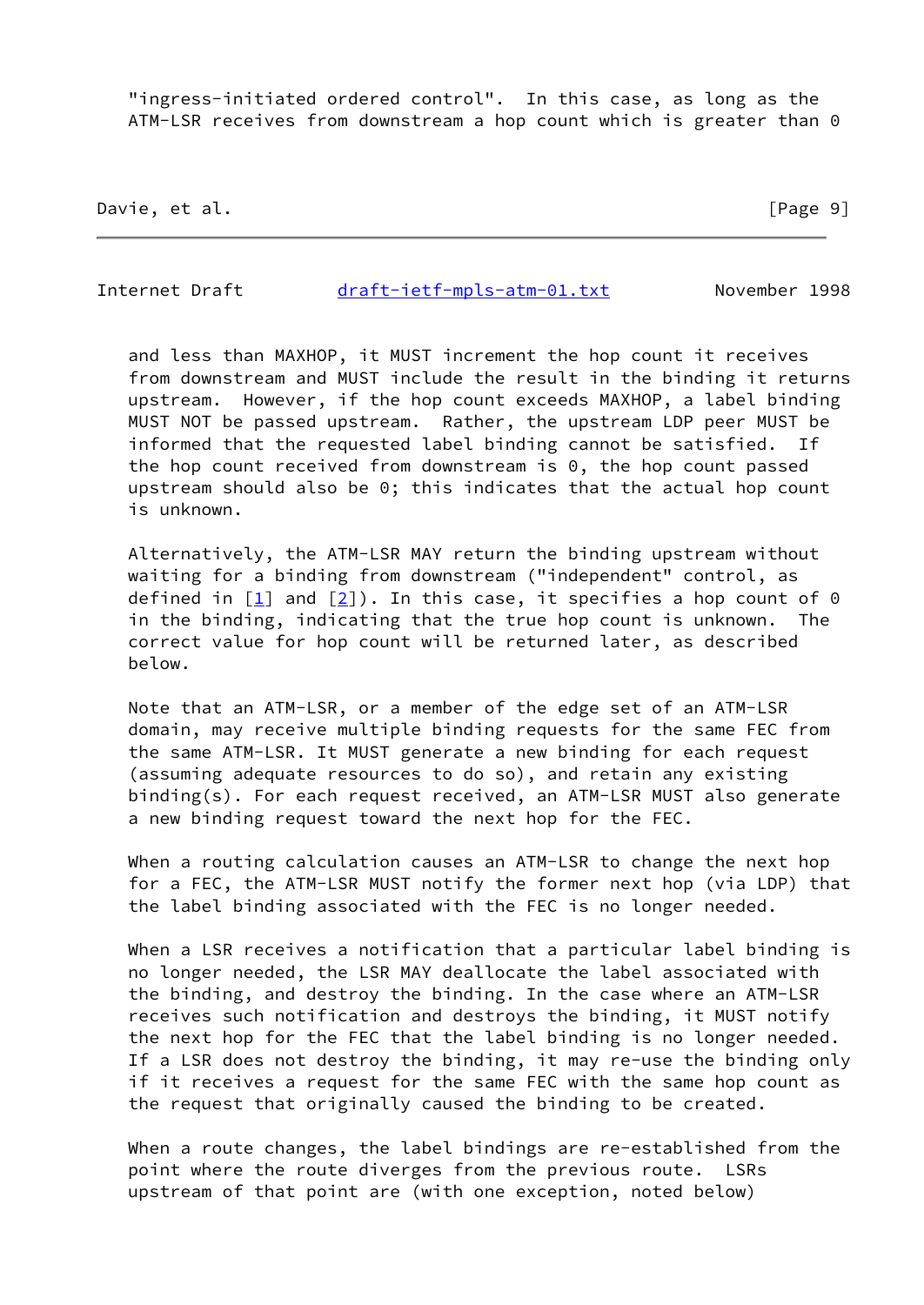oblivious to the change.

Whenever a LSR changes its next hop for a particular FEC, if the new next hop is reachable via an LC-ATM interface, then for each label that it has bound to that FEC, and distributed upstream, it MUST request a new label binding from the new next hop.

 When an ATM-LSR receives a label binding for a particular FEC from a downstream neighbor, it may already have provided a corresponding

Davie, et al. [Page 10]

Internet Draft [draft-ietf-mpls-atm-01.txt](https://datatracker.ietf.org/doc/pdf/draft-ietf-mpls-atm-01.txt) November 1998

 label binding for this FEC to an upstream neighbor, either because it is using independent control, or because the new binding from downstream is the result of a routing change. In this case, unless the hop count is 0, it MUST extract the hop count from the new binding and increment it by one. If the new hop count is different from that which was previously conveyed to the upstream neighbor (including the case where the upstream neighbor was given the value 'unknown') the ATM-LSR MUST notify the upstream neighbor of the change. Each ATM-LSR in turn MUST increment the hop count and pass it upstream until it reaches the ingress Edge LSR. If at any point the value of the hop count equals MAXHOP, the ATM-LSR SHOULD withdraw the binding from the upstream neighbor. A hop count of 0 MUST be passed upstream unchanged.

 Whenever an ATM-LSR originates a label binding request to its next hop LSR as a result of receiving a label binding request from another (upstream) LSR, and the request to the next hop LSR is not satisfied, the ATM-LSR SHOULD destroy the binding created in response to the received request, and notify the requester (via LDP).

 If an ATM-LSR receives a binding request containing a hop count that exceeds MAXHOP, it MUST not establish a binding, and it MUST return an error to the requester.

 When a LSR determines that it has lost its LDP session with another LSR, the following actions are taken. Any binding information learned via this connection MUST be discarded. For any label bindings that were created as a result of receiving label binding requests from the peer, the LSR MAY destroy these bindings (and deallocate labels associated with these binding).

An ATM-LSR SHOULD use 'split-horizon' when it satisfies binding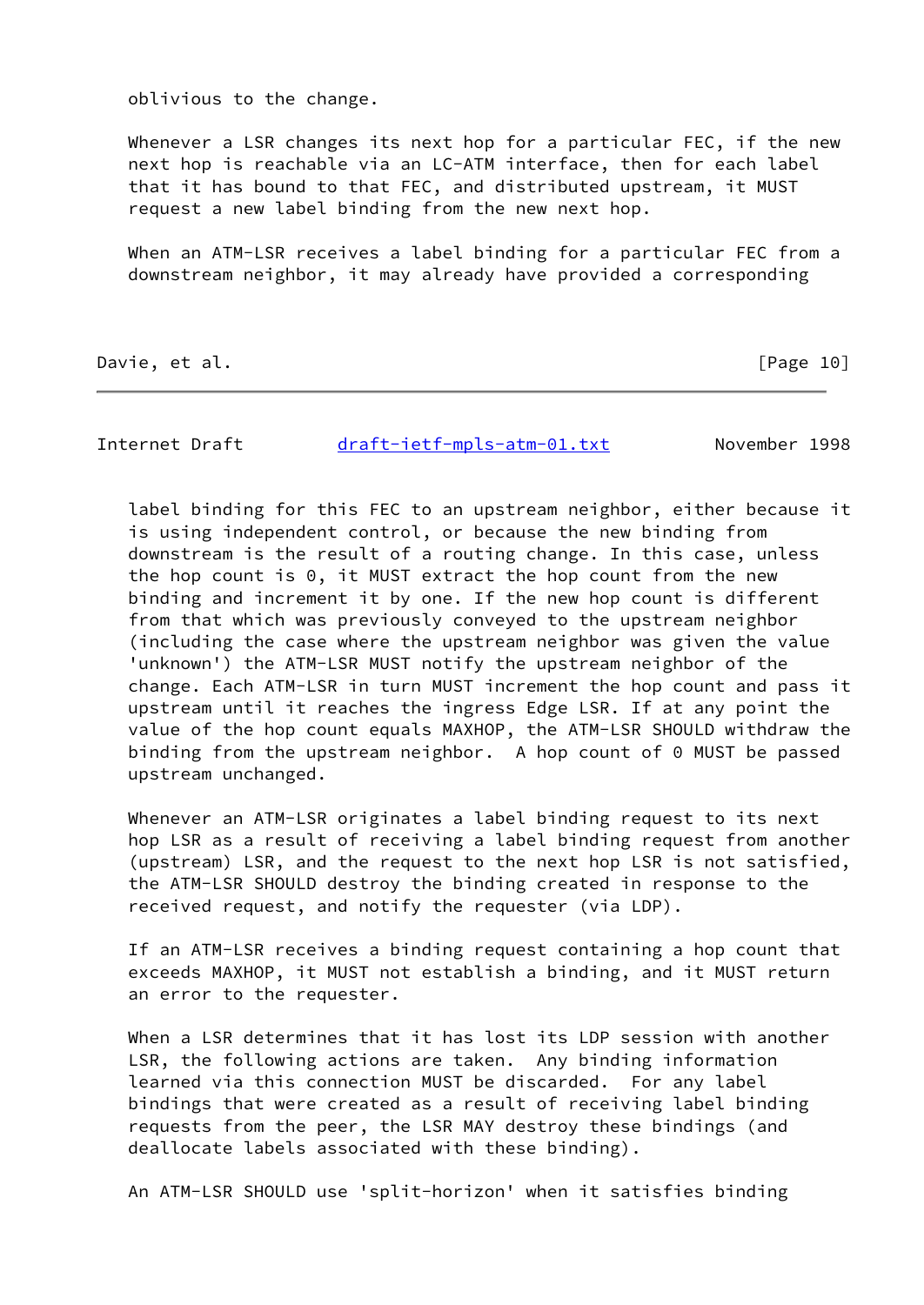requests from its neighbors. That is, if it receives a request for a binding to a particular FEC and the LSR making that request is, according to this ATM-LSR, the next hop for that FEC, it should not return a binding for that route.

 It is expected that non-merging ATM-LSRs would generally use "conservative label retention mode" [\[1](#page-19-0)].

Davie, et al. [Page 11]

<span id="page-12-1"></span>Internet Draft [draft-ietf-mpls-atm-01.txt](https://datatracker.ietf.org/doc/pdf/draft-ietf-mpls-atm-01.txt) November 1998

## <span id="page-12-0"></span>[8.3](#page-12-0). VC-merge-capable ATM Switches

 Relatively minor changes are needed to accommodate ATM-LSRs which support VC-merge. The primary difference is that a VC-merge-capable ATM-LSR needs only one outgoing label per FEC, even if multiple requests for label bindings to that FEC are received from upstream neighbors.

 When a VC-merge-capable ATM-LSR receives a binding request from an upstream LSR for a certain FEC, and it does not already have an outgoing label binding for that FEC (or an outstanding request for such a label binding), it MUST issue a bind request to its next hop just as it would do if it were not merge-capable. If, however, it already has an outgoing label binding for that FEC, it does not need to issue a downstream binding request. Instead, it may simply allocate an incoming label, and return that label in a binding to the upstream requester. When packets with that label as top label are received from the requester, the top label value will be replaced with the existing outgoing label value that corresponds to the same FEC.

 If the ATM-LSR does not have an outgoing label binding for the FEC, but does have an outstanding request for one, it need not issue another request.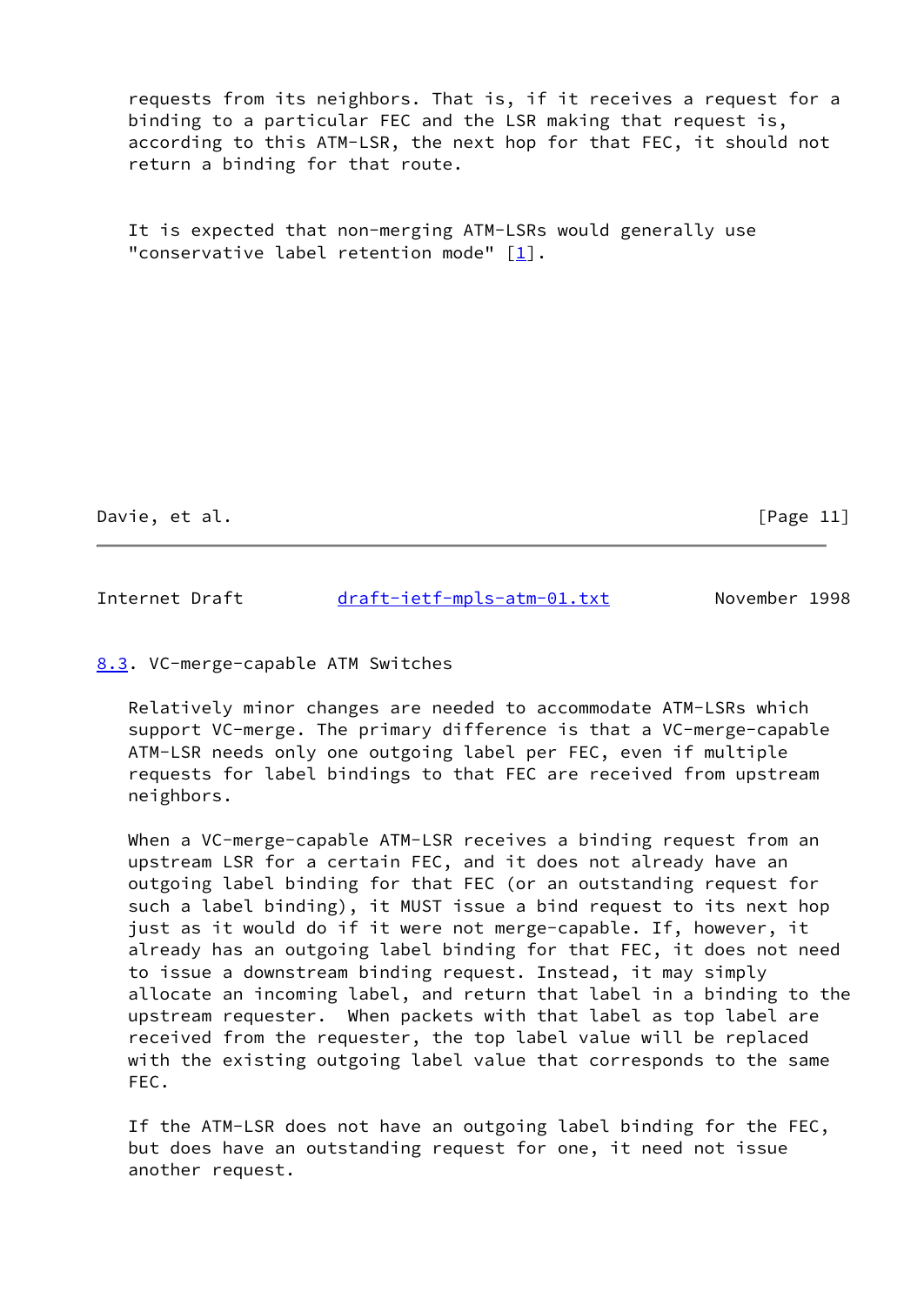When sending a label binding upstream, the hop count associated with the corresponding binding from downstream MUST be incremented by 1, and the result transmitted upstream as the hop count associated with the new binding. However, there are two exceptions: a hop count of 0 MUST be passed upstream unchanged, and if the hop count is already at MAXHOP, the ATM-LSR MUST NOT pass a binding upstream, but instead MUST send an error upstream.

 Note that, just like conventional ATM-LSRs and members of the edge set of the ATM-LSR domain, a VC-merge-capable ATM-LSR MUST issue a new binding every time it receives a request from upstream, since there may be switches upstream which do not support VC-merge. However, it only needs to issue a corresponding binding request downstream if it does not already have a label binding for the appropriate route.

When a change in the routing table of a VC-merge-capable ATM-LSR causes it to select a new next hop for one of its FECs, it MAY optionally release the binding for that route from the former next hop. If it doesn't already have a corresponding binding for the new next hop, it must request one. (The choice between conservative and liberal label retention mode  $[1]$  is an implementation option.)

Davie, et al. [Page 12]

<span id="page-13-1"></span>Internet Draft [draft-ietf-mpls-atm-01.txt](https://datatracker.ietf.org/doc/pdf/draft-ietf-mpls-atm-01.txt) November 1998

 If a new binding is obtained, which contains a hop count that differs from that which was received in the old binding, then the ATM-LSR must take the new hop count, increment it by one, and notify any upstream neighbors who have label bindings for this FEC of the new value. Just as with conventional ATM-LSRs, this enables the new hop count to propagate back towards the ingress of the ATM-LSR domain. If at any point the hop count exceeds MAXHOP, then the label bindings for this route must be withdrawn from all upstream neighbors to whom a binding was previously provided. This ensures that any loops caused by routing transients will be detected and broken.

## <span id="page-13-0"></span>[9](#page-13-0). Encapsulation

 The procedures described in this section affect only the Edge LSRs of the ATM-LSR domain. The ATM-LSRs themselves do not modify the encapsulation in any way.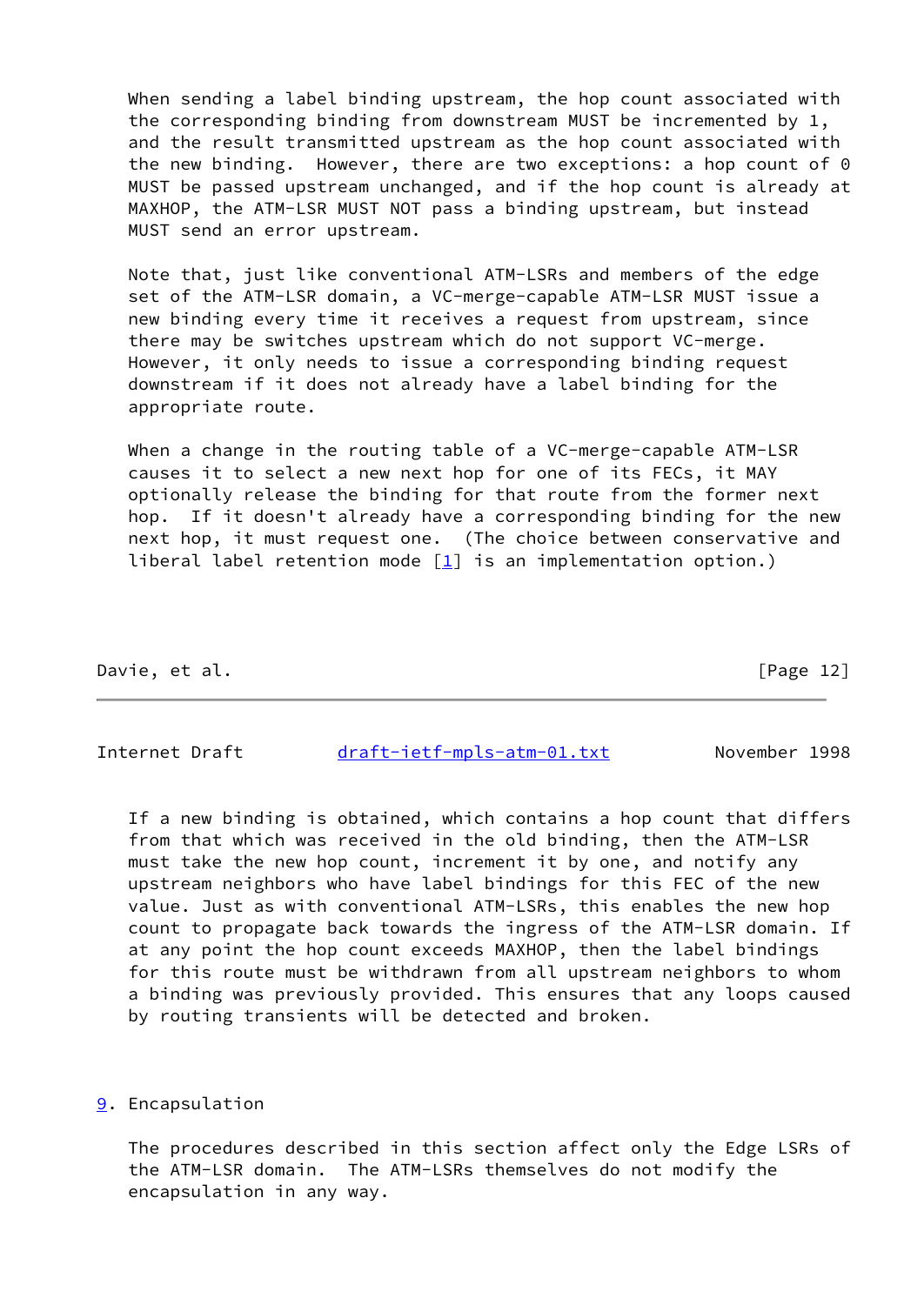Except in certain circumstances specified below, when a labeled packet is transmitted on an LC-ATM interface, where the VPI/VCI (or VCID) is interpreted as the top label in the label stack, the packet MUST also contain a "shim header"  $[3]$  $[3]$ .

 If the packet has a label stack with n entries, it MUST carry a shim with n entries. The actual value of the top label is encoded in the VPI/VCI field. The label value of the top entry in the shim (which is just a "placeholder" entry) MUST be set to 0 upon transmission, and MUST be ignored upon reception. The packet's outgoing TTL, and its CoS, are carried in the TTL and CoS fields respectively of the top stack entry in the shim.

 Note that if a packet has a label stack with only one entry, this requires it to have a single-entry shim (4 bytes), even though the actual label value is encoded into the VPI/VCI field. This is done to ensure that the packet always has a shim. Otherwise, there would be no way to determine whether it had one or not, i.e., no way to determine whether there are additional label stack entries.

The only ways to eliminate this extra overhead are:

- through apriori knowledge that packets have only a single label (e.g., perhaps the network only supports one level of label)
- by using two VCs per FEC, one for those packets which have only a single label, and one for those packets which have more than one label

Davie, et al. [Page 13]

<span id="page-14-0"></span>Internet Draft [draft-ietf-mpls-atm-01.txt](https://datatracker.ietf.org/doc/pdf/draft-ietf-mpls-atm-01.txt) November 1998

 The second technique would require that there be some way of signalling via LDP that the VC is carrying only packets with a single label, and is not carrying a shim. When supporting VC merge, one would also have to take care not to merge a VC on which the shim is not used into a VC on which it is used, or vice versa.

 While either of these techniques is permitted, it is doubtful that they have any practical utility. Note that if the shim header is not present, the outgoing TTL is carried in the TTL field of the network layer header.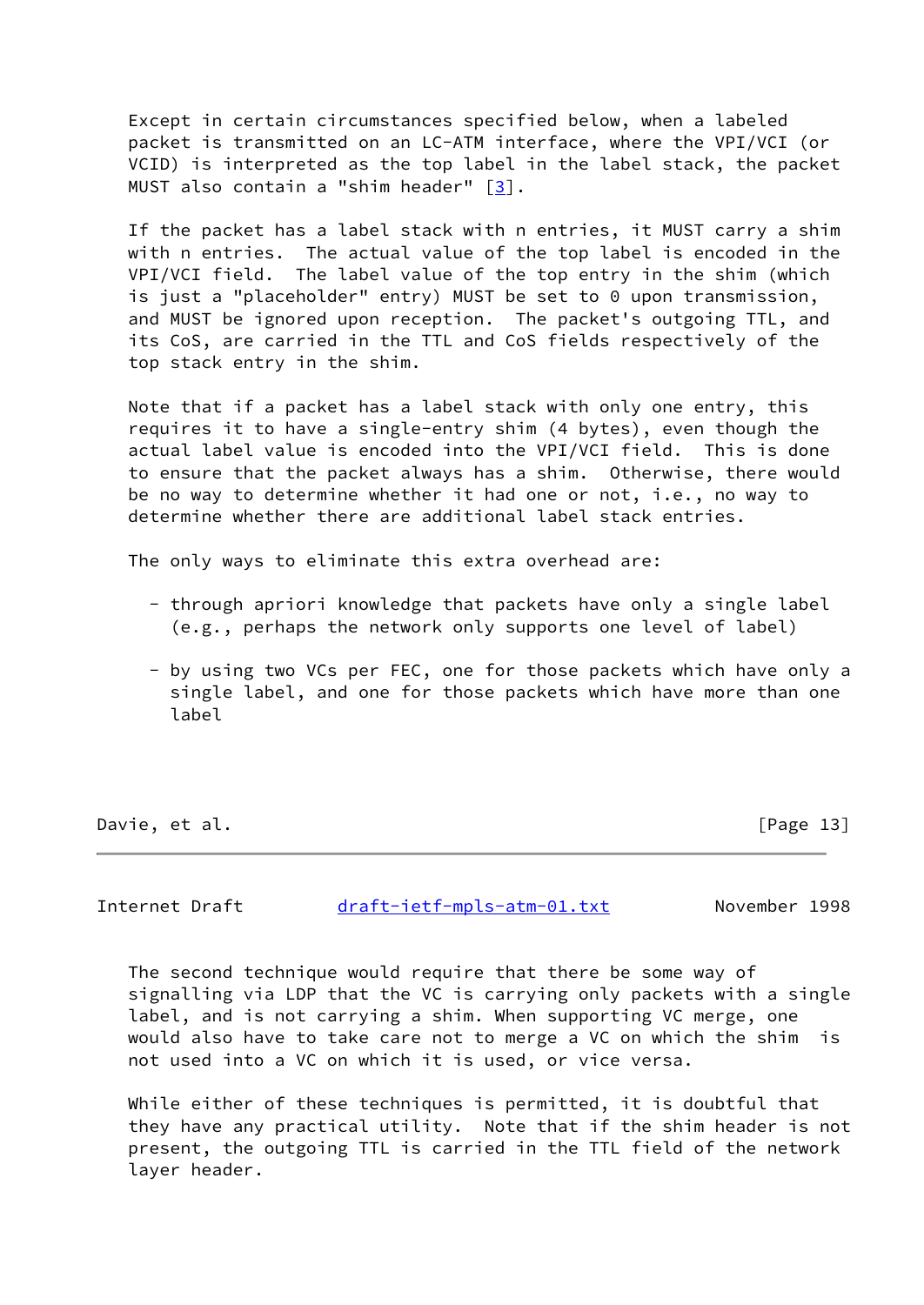#### <span id="page-15-0"></span>[10.](#page-15-0) TTL Manipulation

 The procedures described in this section affect only the Edge LSRs of the ATM-LSR domain. The ATM-LSRs themselves do not modify the TTL in any way.

 The details of the TTL adjustment procedure are as follows. If a packet was received by the Edge LSR as an unlabeled packet, the "incoming TTL" comes from the IP header. (Procedures for other network layer protocols are for further study.) If a packet was received by the Edge LSR as a labeled packet, using the encapsulation specified in  $[3]$ , the "incoming TTL" comes from the entry at the top of the label stack.

 If a hop count has been associated with the label binding that is used when the packet is forwarded, the "outgoing TTL" is set to the larger of (a) 0 or (b) the difference between the incoming TTL and the hop count. If a hop count has not been associated with the label binding that is used when the packet is forwarded, the "outgoing TTL" is set to the larger of (a) 0 or (b) one less than the incoming TTL.

 If this causes the outgoing TTL to become zero, the packet MUST NOT be transmitted as a labeled packet using the specified label. The packet can be treated in one of two ways:

- it may be treated as having expired; this may cause an ICMP message to be transmitted;
- the packet may be forwarded, as an unlabeled packet, with a TTL that is 1 less than the incoming TTL; such forwarding would need to be done over a non-MPLS connection.

 Of course, if the incoming TTL is 1, only the first of these two options is applicable.

If the packet is forwarded as a labeled packet, the outgoing TTL is

Davie, et al. [Page 14]

<span id="page-15-1"></span>Internet Draft [draft-ietf-mpls-atm-01.txt](https://datatracker.ietf.org/doc/pdf/draft-ietf-mpls-atm-01.txt) November 1998

carried as specified in [section 9](#page-13-0).

When an Edge LSR receives a labeled packet over an LC-ATM interface, it obtains the incoming TTL from the top label stack entry of the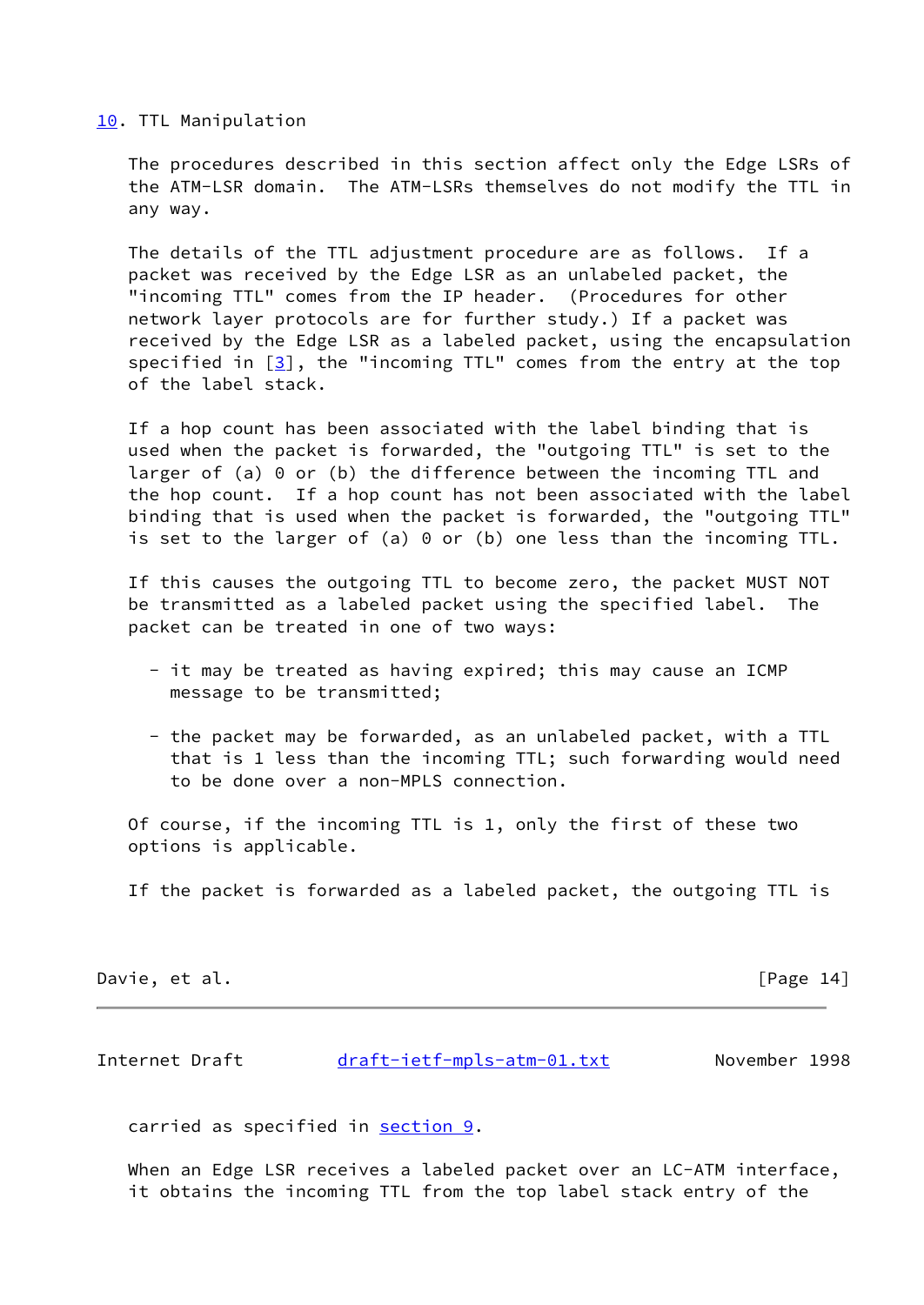generic encapsulation, or, if that encapsulation is not present, from the IP header.

 If the packet's next hop is an ATM-LSR, the outgoing TTL is formed using the procedures described in this section. Otherwise the outgoing TTL is formed using the procedures described in  $[3]$ .

 The procedures in this section are intended to apply only to unicast packets.

<span id="page-16-0"></span>[11.](#page-16-0) Optional Loop Detection: Distributing Path Vectors

 Every ATM-LSR MUST implement, as a configurable option, the following procedure for detecting forwarding loops. We refer to this as the LDPV (Loop Detection via Path Vectors) procedure. This procedure does not prevent the formation of forwarding loops, but does ensure that any such loops are detected. If this option is not enabled, loops are detected by the hop count mechanism previously described. If this option is enabled, loops will be detected more quickly, but at a higher cost in overhead.

<span id="page-16-1"></span>[11.1](#page-16-1). When to Send Path Vectors Downstream

 Suppose an LSR R sends a request for a label binding, for a particular LSP, to its next hop. Then if R does not support VC merging, and R is configured to use the LDPV procedure:

- If R is sending the request because it is an ingress node for that LSP, or because it has acquired a new next hop, then R MUST include a path vector object with the request, and the path vector object MUST contain only R's own address.
- If R is sending the request as a result of having received a request from an upstream LSR, then:
	- $*$  if the received request has a path vector object, R MUST add its own address to the received path vector object, and MUST pass the resulting path vector object to its next hop along with the label binding request;

Davie, et al. [Page 15]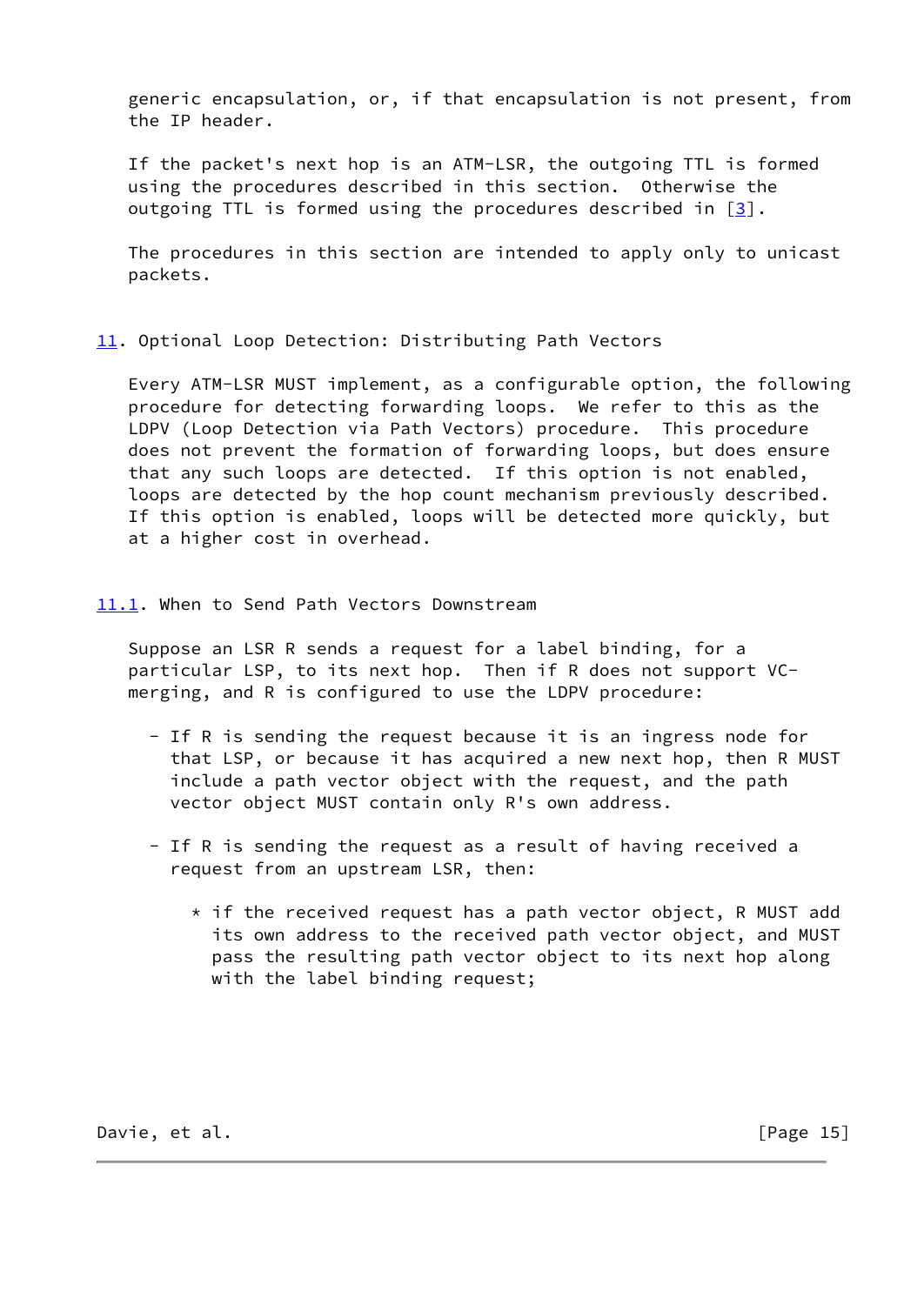<span id="page-17-1"></span> $*$  if the received request does not have a path vector object, R MUST include a path vector object with the request it sends, and the path vector object MUST contain only R's own address.

 An LSR which supports VC-merge SHOULD NOT include a path vector object in the requests that it sends to its next hop.

 If an LSR receives a label binding request whose path vector object contains the address of the node itself, the LSR concludes that the label binding requests have traveled in a loop. The LSR MUST act as it would in the case where the hop count exceeds MAXHOP (see [section](#page-9-0) [8.2](#page-9-0)).

 This procedure detects the case where the request messages loop though a sequence of non-merging ATM-LSRs.

<span id="page-17-0"></span>[11.2](#page-17-0). When to Send Path Vectors Upstream

As specified in [section 8](#page-8-0), there are circumstances in which an LSR R must inform its upstream neighbors, via a label binding response message, of a change in hop count for a particular LSP. If the following conditions all hold:

- R is configured for the LDPV procedure,
- R supports VC-merge,
- R is not the egress for that LSP, and
- R is not informing its neighbors of a decrease in the hop count,

then R MUST include a path vector object in the response message.

 If the change in hop count is a result of R's having been informed by its next hop, S, of a change in hop count, and the message from S to R included a path vector object, then if the above conditions hold, R MUST add itself to this object and pass the result upstream. Otherwise, if the above conditions hold, R MUST create a new object with only its own address.

 If R is configured for the LDPV procedure, and R supports VC merge, then it MAY include a path vector object in any label binding response message that it sends upstream. In particular, at any time that R receives a label binding response from its next hop, if that response contains a path vector, R MAY (if configured for the LDPV procedure) send a response to its upstream neighbors, containing the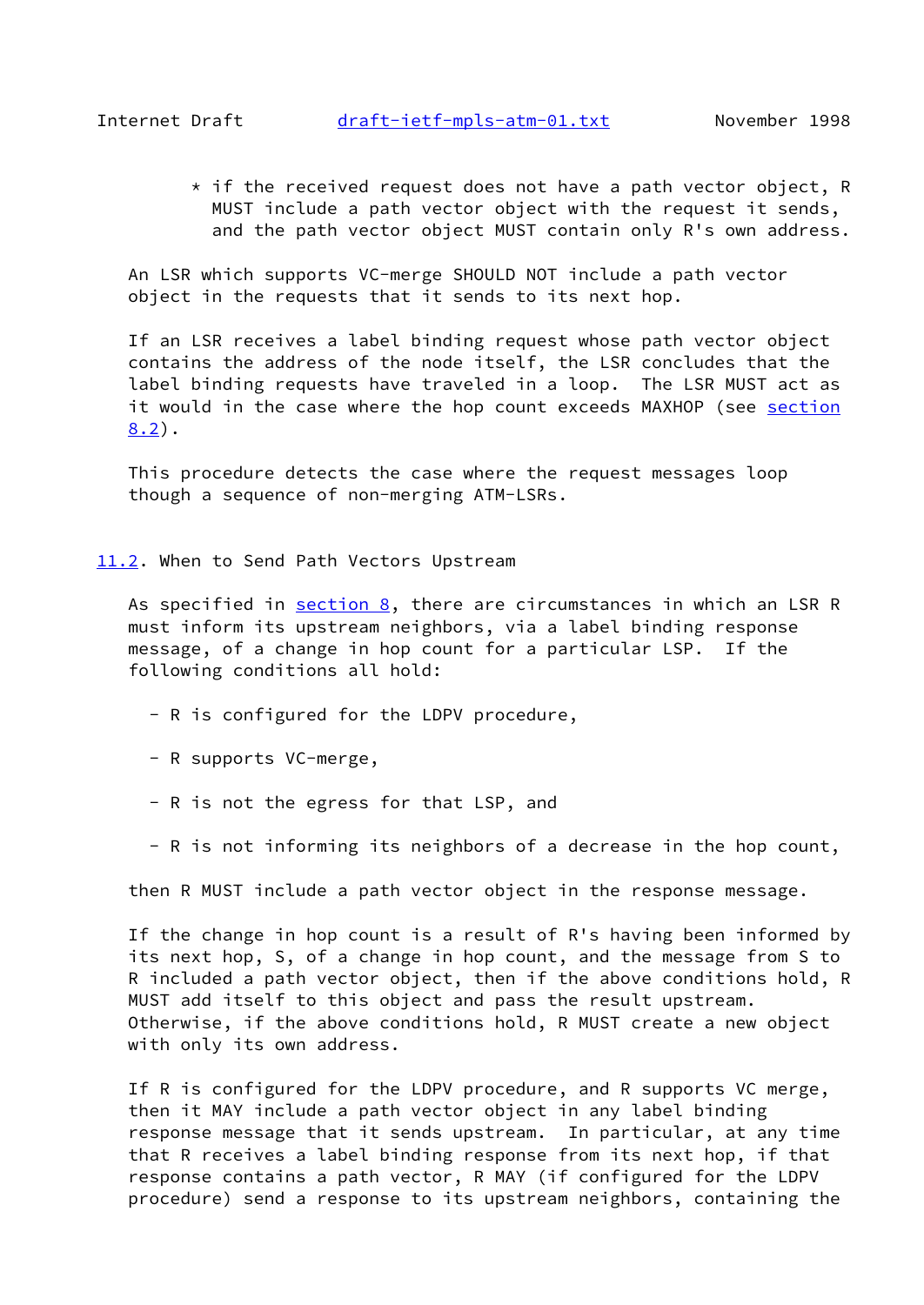path vector object formed by adding its own address to the received

Davie, et al. [Page 16]

<span id="page-18-1"></span>Internet Draft [draft-ietf-mpls-atm-01.txt](https://datatracker.ietf.org/doc/pdf/draft-ietf-mpls-atm-01.txt) November 1998

path vector.

 If R does not support VC merge, it SHOULD NOT send a path vector object upstream.

 If an LSR receives a message from its next hop, with a path vector object containing its own address, then LSR MUST act as it would if it received a message with a hop count equal to MAXHOP.

 LSRs which are configured for the LDPV procedure SHOULD NOT store a path vector once the corresponding path vector object has been transmitted.

 Note that if the ATM-LSR domain consists entirely of non-merging ATM-LSRs, path vectors need not ever be sent upstream, since any loops will be detected by means of the path vectors traveling downstream.

 By not sending path vectors unless the hop count increases, one avoids sending them in many situations when there is no loop. The cost is that in some situations in which there is a loop, the time to detect the loop may be lengthened.

## <span id="page-18-0"></span>[12.](#page-18-0) Security Considerations

 The use of the procedures and encapsulations specified in this document does not have any security impact other than that which may generally be present in the use of any MPLS procedures or encapsulations.

# <span id="page-18-2"></span>[13.](#page-18-2) Intellectual Property Considerations

 Cisco Systems may seek patent or other intellectual property protection for some or all of the technologies disclosed in this document. If any standards arising from this document are or become protected by one or more patents assigned to Cisco Systems, Cisco intends to disclose those patents and license them under openly specified and non-discriminatory terms, for no fee.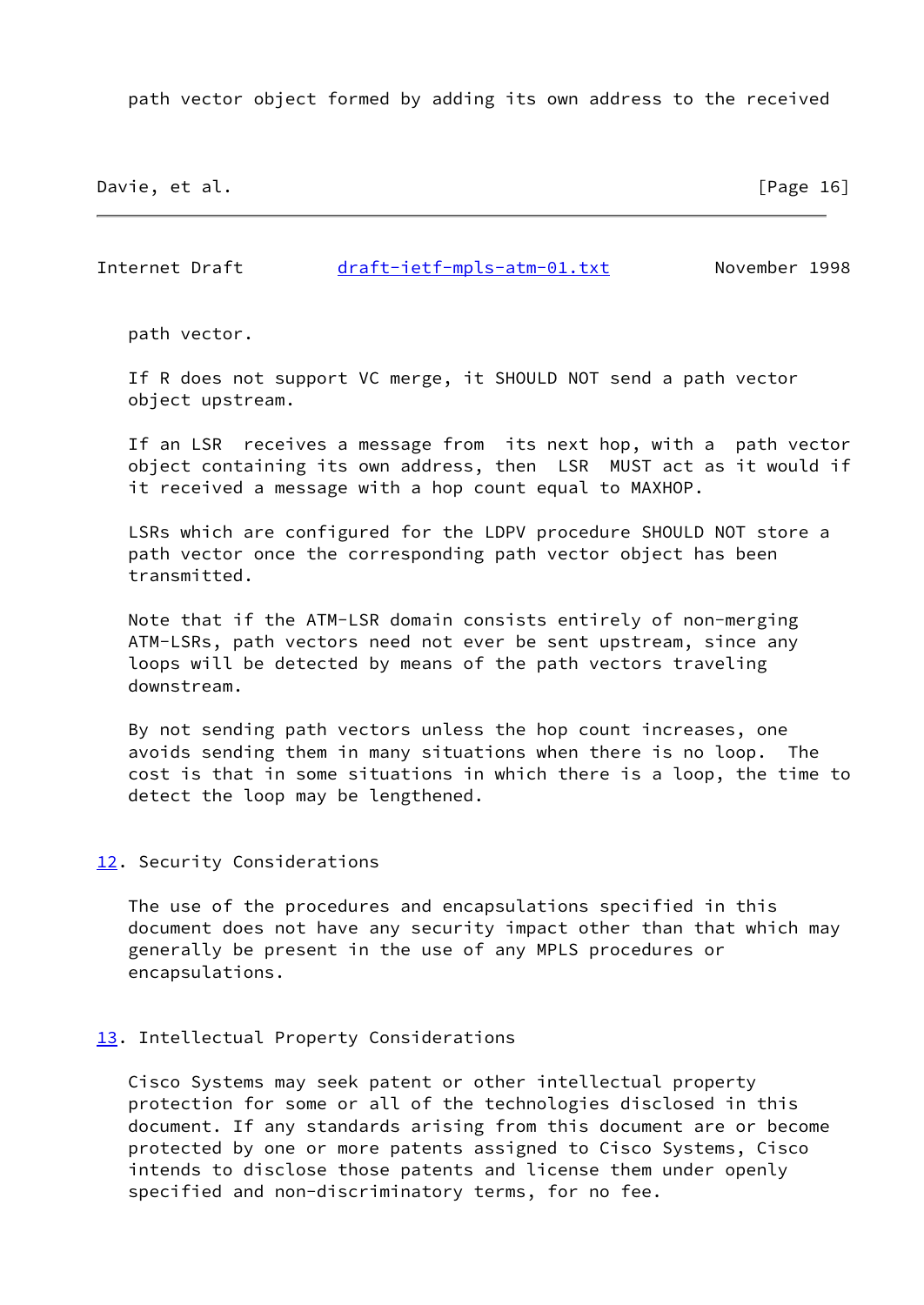Davie, et al. [Page 17]

<span id="page-19-4"></span>Internet Draft [draft-ietf-mpls-atm-01.txt](https://datatracker.ietf.org/doc/pdf/draft-ietf-mpls-atm-01.txt) November 1998

#### <span id="page-19-3"></span>[14.](#page-19-3) References

<span id="page-19-0"></span> [1] Rosen E., Viswanathan, A., Callon R., "Multi-Protocol Label Switching Architecture", Work in Progress, July 1998

<span id="page-19-1"></span> [2] Andersson L., Doolan P., Feldman N., Fredette A., Thomas R., "Label Distribution Protocol", Work in Progress, August 1998.

<span id="page-19-2"></span> [3] Rosen, E., Rekhter, Y., Tappan, D., Farinacci, D., Fedorkow, G., Li, T., Conta, A., "MPLS Label Stack Encoding", Work in Progress, September 1998.

<span id="page-19-8"></span> [4] Nagami, K., Demizu N., Esaki H., Doolan P., "VCID Notification over ATM link", Work in Progress, August 1998.

<span id="page-19-7"></span> [5] Heinanen, J., "Multiprotocol Encapsulation over ATM Adaptation Layer 5", [RFC 1483](https://datatracker.ietf.org/doc/pdf/rfc1483), July 1993

#### <span id="page-19-5"></span>[15.](#page-19-5) Acknowledgments

 Significant contributions to this work have been made by Anthony Alles, Fred Baker, Dino Farinacci, Guy Fedorkow, Arthur Lin, Morgan Littlewood and Dan Tappan. We thank Alex Conta for his comments.

<span id="page-19-6"></span>[16.](#page-19-6) Authors' Addresses

 Bruce Davie Cisco Systems, Inc. 250 Apollo Drive Chelmsford, MA, 01824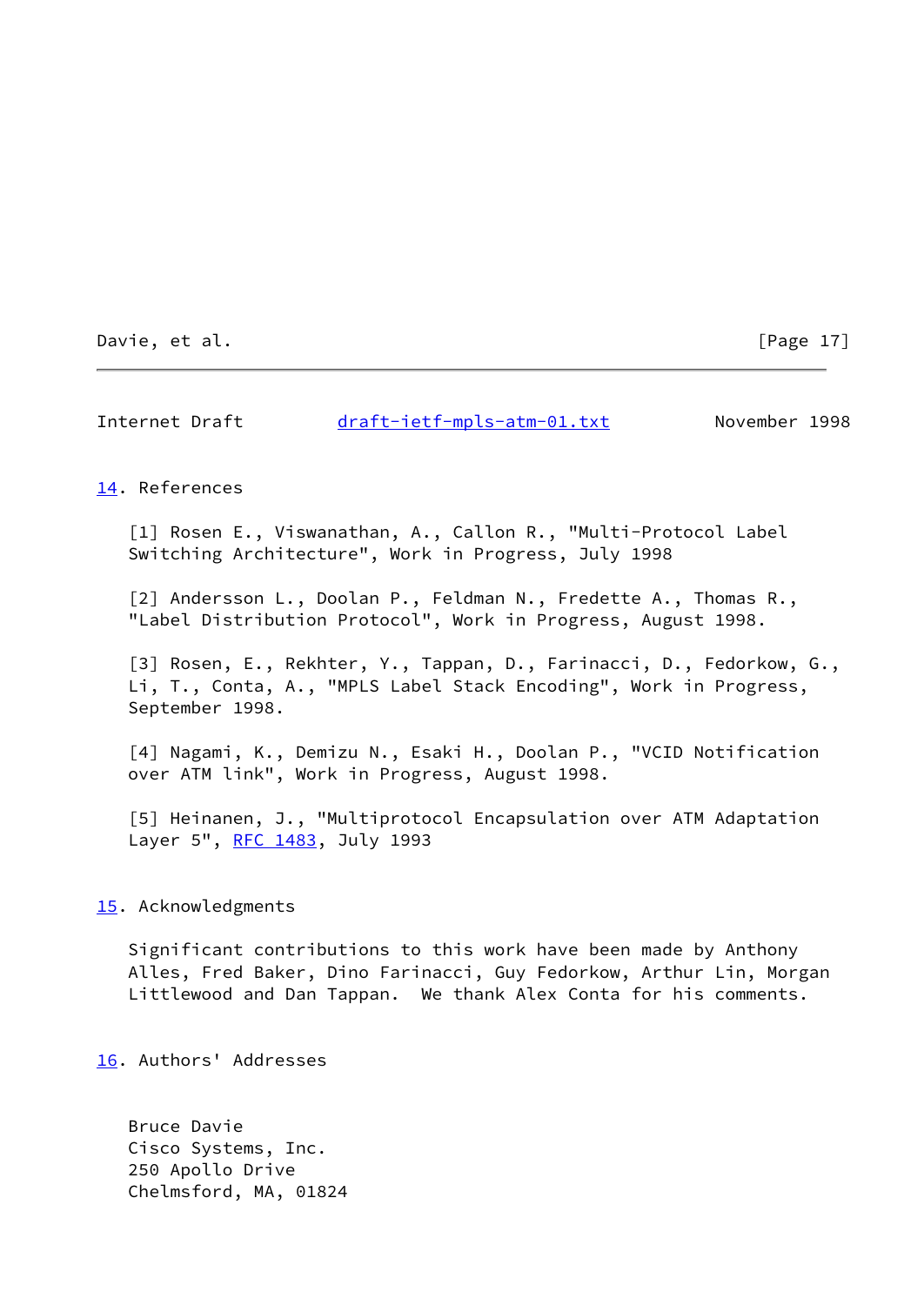E-mail: bsd@cisco.com

 Paul Doolan Ennovate Networks Inc. 330 Codman Hill Rd Boxborough, MA 01719

E-mail: pdoolan@ennovatenetworks.com

Davie, et al. [Page 18]

| Jeremy Lawrence |  |  |  |
|-----------------|--|--|--|

Internet Draft [draft-ietf-mpls-atm-01.txt](https://datatracker.ietf.org/doc/pdf/draft-ietf-mpls-atm-01.txt) November 1998

 Cisco Systems, Inc. 1400 Parkmoor Ave. San Jose, CA, 95126

E-mail: jlawrenc@cisco.com

 Keith McCloghrie Cisco Systems, Inc. 170 Tasman Drive San Jose, CA, 95134

E-mail: kzm@cisco.com

 Yakov Rekhter Cisco Systems, Inc. 170 Tasman Drive San Jose, CA, 95134

E-mail: yakov@cisco.com

Eric Rosen